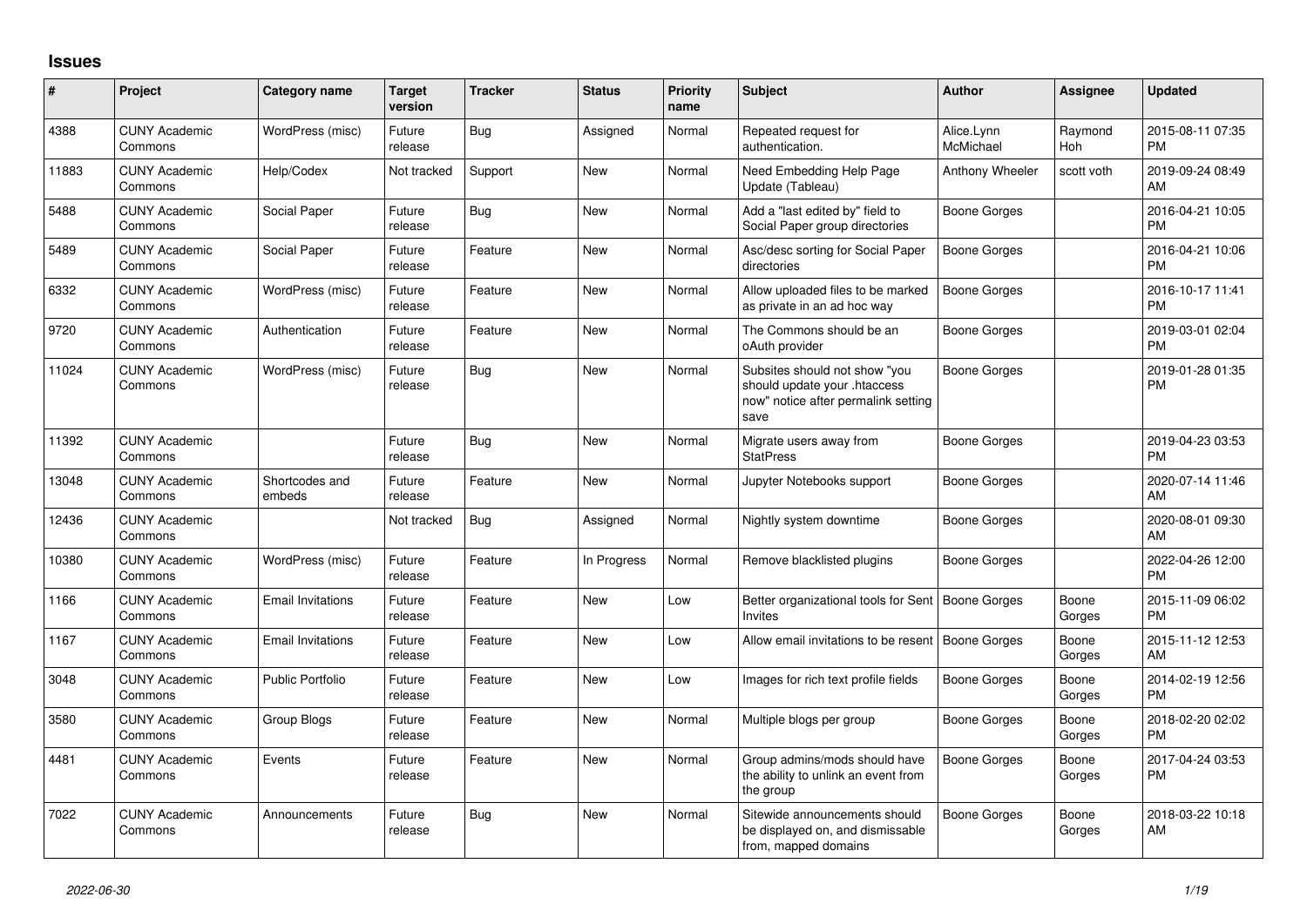| #     | Project                         | <b>Category name</b>       | <b>Target</b><br>version | Tracker | <b>Status</b> | <b>Priority</b><br>name | Subject                                                                                    | <b>Author</b>       | <b>Assignee</b> | <b>Updated</b>                |
|-------|---------------------------------|----------------------------|--------------------------|---------|---------------|-------------------------|--------------------------------------------------------------------------------------------|---------------------|-----------------|-------------------------------|
| 7663  | <b>CUNY Academic</b><br>Commons | Social Paper               | Future<br>release        | Bug     | New           | Normal                  | Social Paper notifications not<br>formatted correctly on secondary<br>sites                | <b>Boone Gorges</b> | Boone<br>Gorges | 2018-04-16 03:52<br>PM.       |
| 9926  | <b>CUNY Academic</b><br>Commons | <b>WordPress Plugins</b>   | Future<br>release        | Bug     | New           | Normal                  | twitter-mentions-as-comments<br>cron jobs can run long                                     | <b>Boone Gorges</b> | Boone<br>Gorges | 2018-10-24 12:34<br>PM.       |
| 10794 | <b>CUNY Academic</b><br>Commons | Performance                | Not tracked              | Bug     | New           | Normal                  | Memcached connection<br>occasionally breaks                                                | <b>Boone Gorges</b> | Boone<br>Gorges | 2018-12-06 03:30<br><b>PM</b> |
| 12042 | <b>CUNY Academic</b><br>Commons | <b>Email Notifications</b> | Future<br>release        | Feature | New           | Normal                  | Improved error logging for BPGES<br>send queue                                             | Boone Gorges        | Boone<br>Gorges | 2021-11-19 12:25<br><b>PM</b> |
| 12091 | <b>CUNY Academic</b><br>Commons | <b>Group Files</b>         | Future<br>release        | Feature | New           | Normal                  | Improved pre-upload file validation<br>for bp-group-documents                              | <b>Boone Gorges</b> | Boone<br>Gorges | 2019-11-14 01:21<br><b>PM</b> |
| 12911 | <b>CUNY Academic</b><br>Commons |                            | Not tracked              | Feature | New           | Normal                  | Block access to xmlrpc.php based<br>on User-Agent                                          | <b>Boone Gorges</b> | Boone<br>Gorges | 2020-06-09 05:12<br><b>PM</b> |
| 13466 | <b>CUNY Academic</b><br>Commons | Cavalcade                  | Future<br>release        | Feature | New           | Normal                  | Automated cleanup for duplicate<br>Cavalcade tasks                                         | Boone Gorges        | Boone<br>Gorges | 2020-10-13 05:24<br>PM.       |
| 13835 | <b>CUNY Academic</b><br>Commons | WordPress (misc)           | Future<br>release        | Feature | New           | Normal                  | Allow OneSearch widget to have<br>'CUNY' as campus                                         | <b>Boone Gorges</b> | Boone<br>Gorges | 2021-11-19 12:39<br><b>PM</b> |
| 14184 | <b>CUNY Academic</b><br>Commons | <b>Public Portfolio</b>    | Future<br>release        | Feature | New           | Normal                  | Centralized mechanism for storing<br>Campus affiliations                                   | <b>Boone Gorges</b> | Boone<br>Gorges | 2022-01-04 11:35<br>AM.       |
| 14309 | <b>CUNY Academic</b><br>Commons | Group Library              | Future<br>release        | Feature | New           | Normal                  | Better handling of<br>bp_group_document file download<br>attempts when file is not present | <b>Boone Gorges</b> | Boone<br>Gorges | 2021-11-19 12:28<br><b>PM</b> |
| 14987 | <b>CUNY Academic</b><br>Commons | <b>WordPress Plugins</b>   | Future<br>release        | Bug     | New           | Normal                  | Elementor update causes<br>database freeze-up                                              | Boone Gorges        | Boone<br>Gorges | 2021-11-29 12:02<br><b>PM</b> |
| 15883 | <b>CUNY Academic</b><br>Commons |                            | 2.1.0                    | Feature | New           | Normal                  | Release BPGES update                                                                       | Boone Gorges        | Boone<br>Gorges | 2022-05-26 10:39<br>AM        |
| 618   | <b>CUNY Academic</b><br>Commons | <b>BuddyPress Docs</b>     | Future<br>release        | Feature | Assigned      | Normal                  | BuddyPress Docs: export formats                                                            | <b>Boone Gorges</b> | Boone<br>Gorges | 2015-11-09 05:38<br>PM.       |
| 1165  | <b>CUNY Academic</b><br>Commons | <b>Email Invitations</b>   | Future<br>release        | Feature | Assigned      | Low                     | Allow saved lists of invitees under<br>Send Invites                                        | <b>Boone Gorges</b> | Boone<br>Gorges | 2015-11-09 06:03<br><b>PM</b> |
| 1417  | <b>CUNY Academic</b><br>Commons | <b>BuddyPress Docs</b>     | Future<br>release        | Feature | Assigned      | Low                     | Bulk actions for BuddyPress Docs                                                           | <b>Boone Gorges</b> | Boone<br>Gorges | 2016-10-17 10:41<br><b>PM</b> |
| 1422  | <b>CUNY Academic</b><br>Commons | <b>BuddyPress Docs</b>     | Future<br>release        | Feature | Assigned      | Normal                  | Make "created Doc" activity icons<br>non-mini                                              | <b>Boone Gorges</b> | Boone<br>Gorges | 2015-11-09 05:48<br>PM        |
| 1508  | <b>CUNY Academic</b><br>Commons | WordPress (misc)           | Future<br>release        | Feature | Assigned      | Normal                  | Share login cookies across<br>mapped domains                                               | Boone Gorges        | Boone<br>Gorges | 2012-07-02 12:12<br>PM.       |
| 1744  | <b>CUNY Academic</b><br>Commons | <b>BuddyPress Docs</b>     | Future<br>release        | Feature | Assigned      | Normal                  | Spreadsheet-style Docs                                                                     | Boone Gorges        | Boone<br>Gorges | 2015-11-09 06:13<br><b>PM</b> |
| 3002  | <b>CUNY Academic</b><br>Commons | Search                     | Future<br>release        | Feature | Assigned      | Normal                  | Overhaul CAC search by using<br>external search appliance                                  | Boone Gorges        | Boone<br>Gorges | 2020-07-15 03:05<br><b>PM</b> |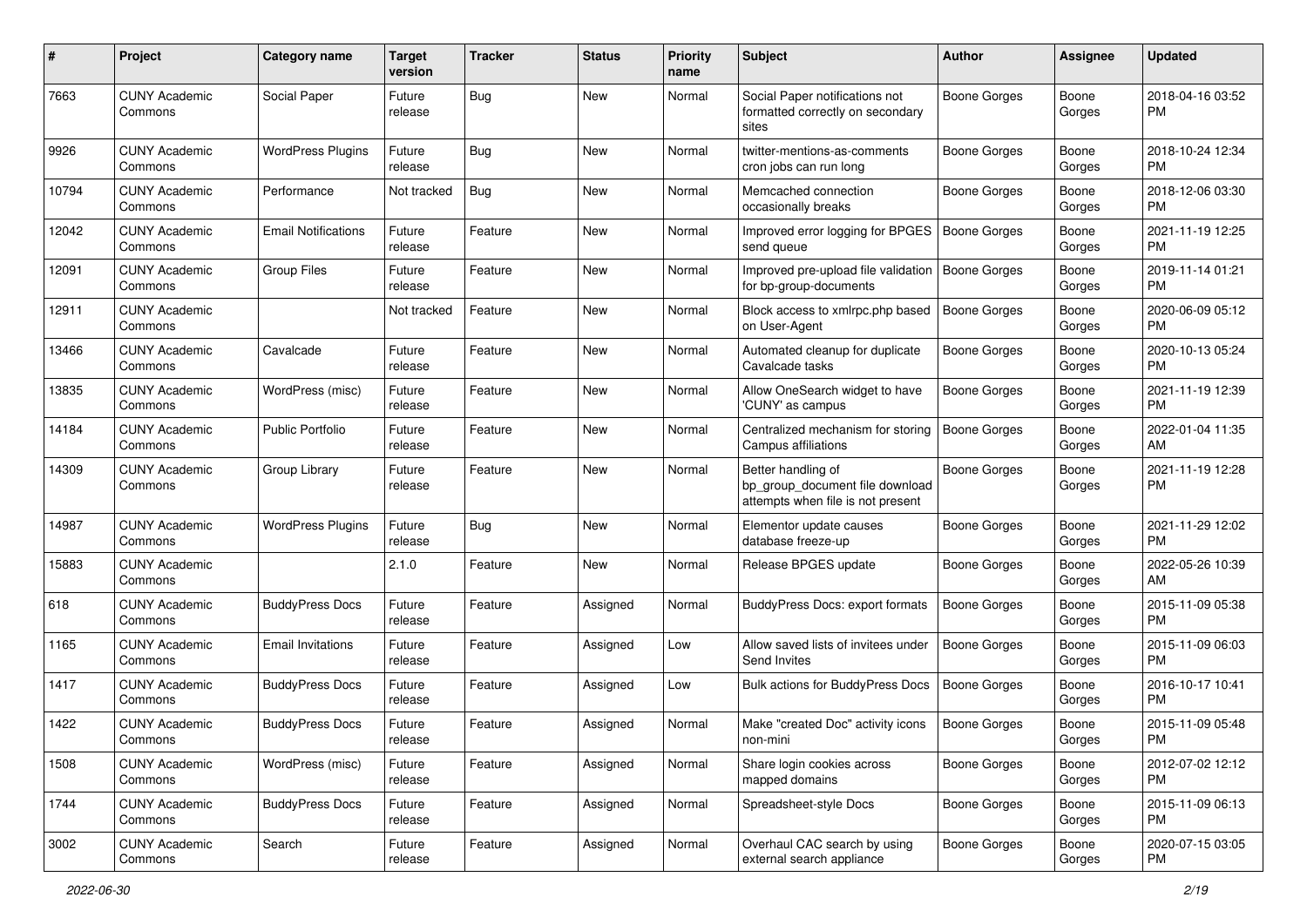| #     | Project                         | <b>Category name</b>           | <b>Target</b><br>version | <b>Tracker</b> | <b>Status</b>        | <b>Priority</b><br>name | <b>Subject</b>                                                              | <b>Author</b> | <b>Assignee</b>     | <b>Updated</b>                |
|-------|---------------------------------|--------------------------------|--------------------------|----------------|----------------------|-------------------------|-----------------------------------------------------------------------------|---------------|---------------------|-------------------------------|
| 3193  | <b>CUNY Academic</b><br>Commons | Group Forums                   | Future<br>release        | Feature        | Assigned             | Normal                  | bbPress 2.x dynamic roles and<br><b>RBE</b>                                 | Boone Gorges  | Boone<br>Gorges     | 2014-09-30 01:30<br><b>PM</b> |
| 3230  | <b>CUNY Academic</b><br>Commons | Internal Tools and<br>Workflow | Not tracked              | Feature        | Assigned             | High                    | Scripts for quicker<br>provisioning/updating of<br>development environments | Boone Gorges  | Boone<br>Gorges     | 2016-01-26 04:54<br><b>PM</b> |
| 5234  | <b>CUNY Academic</b><br>Commons | Membership                     | Future<br>release        | Feature        | Assigned             | Normal                  | Write Unconfirmed patch for WP                                              | Boone Gorges  | Boone<br>Gorges     | 2016-10-24 11:18<br>AM        |
| 16092 | <b>CUNY Academic</b><br>Commons |                                | Future<br>release        | Feature        | Hold                 | Normal                  | Don't show main site in Site<br>search results                              | Boone Gorges  | Boone<br>Gorges     | 2022-05-17 03:12<br><b>PM</b> |
| 11945 | <b>CUNY Academic</b><br>Commons | Reckoning                      | Future<br>release        | Feature        | Reporter<br>Feedback | Normal                  | Add Comments bubble to<br>Reckoning views                                   | Boone Gorges  | Boone<br>Gorges     | 2019-11-12 05:14<br><b>PM</b> |
| 2832  | <b>CUNY Academic</b><br>Commons | Public Portfolio               | Future<br>release        | Feature        | Assigned             | Normal                  | Improve interface for (not)<br>auto-linking profile fields                  | Boone Gorges  | Chris Stein         | 2015-01-05 08:52<br><b>PM</b> |
| 3330  | <b>CUNY Academic</b><br>Commons | My Commons                     | Future<br>release        | Feature        | Assigned             | Normal                  | "Commons Information" tool                                                  | Boone Gorges  | Chris Stein         | 2014-09-22 08:46<br><b>PM</b> |
| 1983  | <b>CUNY Academic</b><br>Commons | Home Page                      | Future<br>release        | Feature        | Assigned             | Low                     | Media Library integration with<br>Featured Content plugin                   | Boone Gorges  | Dominic<br>Giglio   | 2014-03-17 10:34<br>AM        |
| 13331 | <b>CUNY Academic</b><br>Commons | Site cloning                   | Future<br>release        | <b>Bug</b>     | New                  | Normal                  | Combine Site Template and Clone   Boone Gorges<br>operations                |               | Jeremy Felt         | 2021-11-19 12:39<br><b>PM</b> |
| 13891 | <b>CUNY Academic</b><br>Commons | Internal Tools and<br>Workflow | 2.1.0                    | Feature        | New                  | Normal                  | Migrate automated linting to<br>GitHub Actions                              | Boone Gorges  | Jeremy Felt         | 2022-06-29 11:13<br>AM        |
| 15194 | <b>CUNY Academic</b><br>Commons | Internal Tools and<br>Workflow | 2.1.0                    | Feature        | New                  | Normal                  | PHPCS sniff for un-restored<br>switch_to_blog() calls                       | Boone Gorges  | Jeremy Felt         | 2022-05-26 10:45<br>AM        |
| 11517 | <b>CUNY Academic</b><br>Commons |                                | Not tracked              | Feature        | Assigned             | Normal                  | wp-accessibility plugin should not<br>strip 'target="_blank"' by default    | Boone Gorges  | Laurie Hurson       | 2019-09-24 09:57<br>AM        |
| 6749  | <b>CUNY Academic</b><br>Commons | Events                         | Future<br>release        | Bug            | <b>New</b>           | Low                     | BPEO iCal request can trigger<br>very large number of DB queries            | Boone Gorges  | Raymond<br>Hoh      | 2016-11-15 10:09<br><b>PM</b> |
| 13358 | <b>CUNY Academic</b><br>Commons | Group Forums                   | Future<br>release        | Feature        | New                  | Normal                  | Improved UI for group forum<br>threading settings                           | Boone Gorges  | Raymond<br>Hoh      | 2021-11-19 12:27<br><b>PM</b> |
| 3192  | <b>CUNY Academic</b><br>Commons | Group Forums                   | Future<br>release        | Feature        | Assigned             | Normal                  | Customizable forum views for<br>bbPress 2.x group forums                    | Boone Gorges  | Raymond<br>Hoh      | 2015-11-09 12:47<br><b>PM</b> |
| 308   | <b>CUNY Academic</b><br>Commons | Registration                   | Future<br>release        | Feature        | <b>New</b>           | Normal                  | Group recommendations for<br>signup process                                 | Boone Gorges  | Samantha<br>Raddatz | 2015-11-09 05:07<br><b>PM</b> |
| 10580 | <b>CUNY Academic</b><br>Commons | Information<br>Architecture    | Future<br>release        | Design/UX      | New                  | Normal                  | Primary nav item review                                                     | Boone Gorges  | Sara Cannon         | 2022-06-28 01:29<br><b>PM</b> |
| 4635  | <b>CUNY Academic</b><br>Commons | Authentication                 | Future<br>release        | Feature        | <b>New</b>           | Normal                  | Allow non-WP authentication                                                 | Boone Gorges  | Sonja Leix          | 2019-03-01 02:05<br><b>PM</b> |
| 11834 | <b>CUNY Academic</b><br>Commons | Group Files                    | Future<br>release        | Feature        | <b>New</b>           | Normal                  | Improved tools for managing<br>group file folders                           | Boone Gorges  | Sonja Leix          | 2019-09-06 03:55<br><b>PM</b> |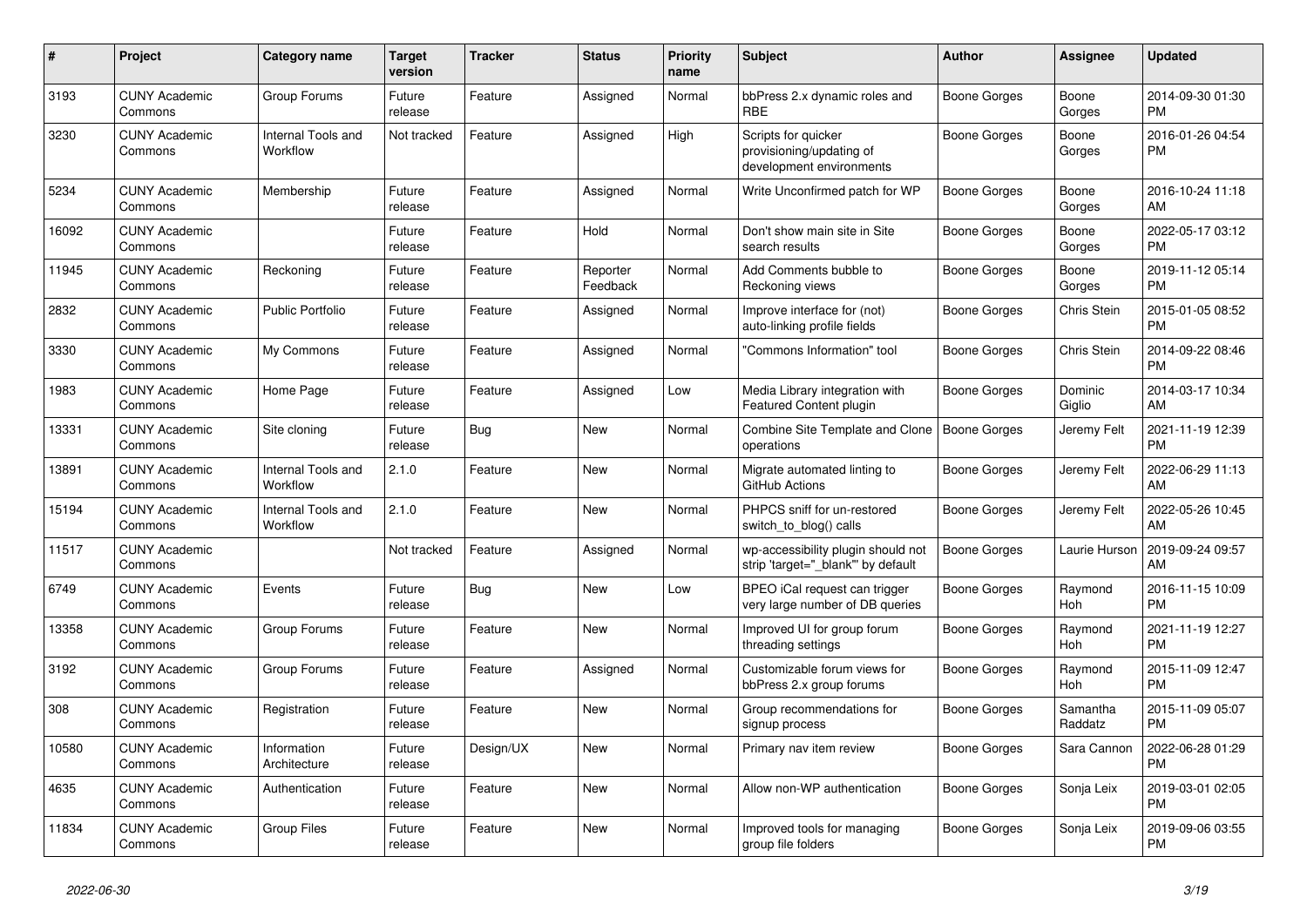| #     | Project                                                          | <b>Category name</b>     | <b>Target</b><br>version | <b>Tracker</b> | <b>Status</b>        | <b>Priority</b><br>name | <b>Subject</b>                                                   | <b>Author</b>      | Assignee            | <b>Updated</b>                |
|-------|------------------------------------------------------------------|--------------------------|--------------------------|----------------|----------------------|-------------------------|------------------------------------------------------------------|--------------------|---------------------|-------------------------------|
| 1423  | <b>CUNY Academic</b><br>Commons                                  | <b>BuddyPress (misc)</b> | Future<br>release        | Feature        | Assigned             | Low                     | Show an avatar for pingback<br>comment activity items            | Boone Gorges       | <b>Tahir Butt</b>   | 2016-10-24 12:03<br><b>PM</b> |
| 1460  | <b>CUNY Academic</b><br>Commons                                  | Analytics                | Future<br>release        | Feature        | Assigned             | Normal                  | <b>Update System Report</b>                                      | <b>Brian Foote</b> | Boone<br>Gorges     | 2015-11-09 06:13<br><b>PM</b> |
| 3059  | <b>CUNY Academic</b><br>Commons                                  | Group Forums             | Future<br>release        | Design/UX      | New                  | Normal                  | Forum Post Permissable Content<br><b>Explanatory Text</b>        | Chris Stein        | Chris Stein         | 2015-04-02 11:27<br>AM        |
| 860   | <b>CUNY Academic</b><br>Commons                                  | Design                   | Future<br>release        | Design/UX      | Assigned             | Normal                  | <b>Standardize Button Treatment</b><br><b>Across the Commons</b> | Chris Stein        | Chris Stein         | 2014-05-01 09:45<br>AM        |
| 2881  | <b>CUNY Academic</b><br>Commons                                  | <b>Public Portfolio</b>  | Future<br>release        | Feature        | Assigned             | Normal                  | Redesign the UX for Profiles                                     | Chris Stein        | Chris Stein         | 2016-10-13 12:45<br><b>PM</b> |
| 2666  | <b>CUNY Academic</b><br>Commons                                  | About page               | Not tracked              | Documentation  | Assigned             | Normal                  | <b>Update About Text</b>                                         | Chris Stein        | Luke Waltzer        | 2016-03-04 11:19<br>AM        |
| 3565  | <b>CUNY Academic</b><br>Commons                                  | My Commons               | Not tracked              | Documentation  | <b>New</b>           | Normal                  | Load Newest inconsistencies                                      | Chris Stein        | scott voth          | 2015-11-09 01:16<br><b>PM</b> |
| 13370 | <b>CUNY Academic</b><br>Commons                                  | Group Library            | Future<br>release        | Feature        | <b>New</b>           | Normal                  | Library bulk deletion and folder<br>editing                      | Colin McDonald     | Boone<br>Gorges     | 2020-10-13 10:41<br>AM        |
| 15210 | <b>CUNY Academic</b><br>Commons                                  | Analytics                | Not tracked              | Design/UX      | <b>New</b>           | Normal                  | Google Analytics improvements                                    | Colin McDonald     | Boone<br>Gorges     | 2022-05-24 10:47<br>AM        |
| 13199 | <b>CUNY Academic</b><br>Commons                                  | Group Forums             | Future<br>release        | Feature        | New                  | Normal                  | Favoring Groups over bbPress<br>plugin                           | Colin McDonald     | Colin<br>McDonald   | 2021-11-19 12:28<br><b>PM</b> |
| 9729  | <b>CUNY Academic</b><br>Commons                                  | <b>SEO</b>               | Not tracked              | Support        | <b>New</b>           | Normal                  | 503 Errors showing on<br>newlaborforum.cuny.edu                  | Diane Krauthamer   | Raymond<br>Hoh      | 2018-05-22 04:48<br><b>PM</b> |
| 3615  | <b>CUNY Academic</b><br>Commons                                  | Redmine                  | Not tracked              | Feature        | <b>New</b>           | Low                     | Create Redmine issues via email                                  | Dominic Giglio     | Boone<br>Gorges     | 2017-11-16 11:36<br>AM        |
| 11968 | JustPublics@365<br>MediaCamp                                     |                          |                          | Feature        | New                  | Normal                  | Nanoscience Retractable Display<br>Unit                          | Donald Cherry      | Bonnie<br>Eissner   | 2021-02-19 08:50<br>AM        |
| 12062 | AD/O365 Transition<br>from NonMatric to<br>Matriculated Students |                          |                          | Feature        | In Progress          | Normal                  | create solution and console<br>project                           | Emilio Rodriguez   | Emilio<br>Rodriguez | 2019-11-12 03:56<br><b>PM</b> |
| 13457 | <b>CUNY Academic</b><br>Commons                                  | Group Forums             | 2.0.3                    | <b>Bug</b>     | <b>New</b>           | High                    | Forum post not sending<br>notifications                          | Filipa Calado      | Raymond<br>Hoh      | 2022-06-29 11:32<br>AM        |
| 14842 | <b>CUNY Academic</b><br>Commons                                  |                          | Not tracked              | Support        | Reporter<br>Feedback | Normal                  | Question about widgets and block<br>editor                       | Gina Cherry        |                     | 2021-10-06 03:01<br><b>PM</b> |
| 11545 | <b>CUNY Academic</b><br>Commons                                  | <b>WordPress Plugins</b> | Not tracked              | Support        | <b>New</b>           | Normal                  | Twitter searches in WordPress                                    | Gina Cherry        | Matt Gold           | 2019-09-23 01:03<br><b>PM</b> |
| 12004 | <b>CUNY Academic</b><br>Commons                                  |                          | Not tracked              | Support        | Reporter<br>Feedback | Normal                  | Notifications for spam blog<br>comments                          | Gina Cherry        | Raymond<br>Hoh      | 2019-11-01 12:05<br><b>PM</b> |
| 11649 | <b>CUNY Academic</b><br>Commons                                  | <b>WordPress Plugins</b> | 2.0.3                    | <b>Bug</b>     | In Progress          | Normal                  | CC license displayed on every<br>page                            | Gina Cherry        | Raymond<br>Hoh      | 2022-06-29 11:32<br>AM        |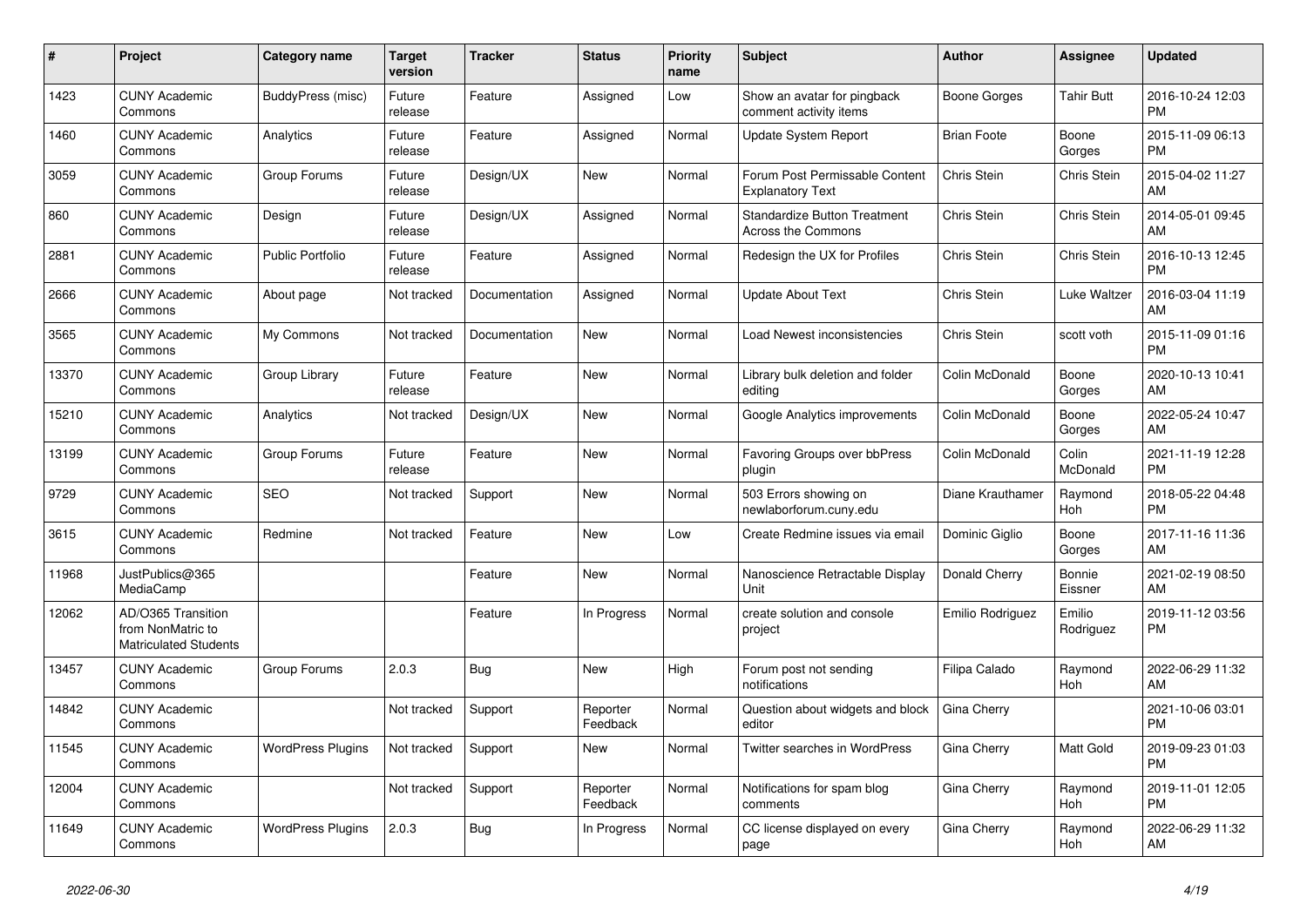| #     | Project                         | <b>Category name</b>     | <b>Target</b><br>version | <b>Tracker</b> | <b>Status</b>        | <b>Priority</b><br>name | <b>Subject</b>                                                        | <b>Author</b> | <b>Assignee</b>     | <b>Updated</b>                |
|-------|---------------------------------|--------------------------|--------------------------|----------------|----------------------|-------------------------|-----------------------------------------------------------------------|---------------|---------------------|-------------------------------|
| 3473  | <b>CUNY Academic</b><br>Commons | <b>User Experience</b>   | Future<br>release        | Feature        | Assigned             | Normal                  | Commons profile: Add help info<br>about "Positions" replacing "title" | Keith Miyake  | Samantha<br>Raddatz | 2015-11-09 02:28<br><b>PM</b> |
| 6755  | <b>CUNY Academic</b><br>Commons | WordPress (misc)         | Future<br>release        | Bug            | <b>New</b>           | Normal                  | Cannot Deactivate Plugin                                              | Laura Kane    |                     | 2016-11-16 01:12<br><b>PM</b> |
| 11843 | <b>CUNY Academic</b><br>Commons | WordPress (misc)         | Future<br>release        | Design/UX      | <b>New</b>           | Normal                  | Tweaking the Gutenberg Editor<br>Interface                            | Laurie Hurson |                     | 2022-04-26 12:00<br><b>PM</b> |
| 12328 | <b>CUNY Academic</b><br>Commons |                          | Not tracked              | Support        | <b>New</b>           | Normal                  | Sign up Code for Non-CUNY<br>Faculty                                  | Laurie Hurson |                     | 2020-01-28 10:25<br>AM        |
| 13650 | <b>CUNY Academic</b><br>Commons | Group Library            | Future<br>release        | Feature        | <b>New</b>           | Normal                  | Forum Attachments in Group<br>Library                                 | Laurie Hurson |                     | 2021-11-19 12:30<br><b>PM</b> |
| 14936 | <b>CUNY Academic</b><br>Commons |                          |                          | Bug            | <b>New</b>           | Normal                  | Commons websites blocked by<br>SPS campus network                     | Laurie Hurson |                     | 2021-11-03 03:57<br><b>PM</b> |
| 14940 | <b>CUNY Academic</b><br>Commons |                          |                          | <b>Bug</b>     | New                  | Normal                  | Discrepancy between Commons<br>profile "sites" and actual # of sites  | Laurie Hurson |                     | 2021-11-08 11:09<br>AM        |
| 15757 | <b>CUNY Academic</b><br>Commons |                          |                          | <b>Bug</b>     | <b>New</b>           | Normal                  | Members # do not match                                                | Laurie Hurson |                     | 2022-03-30 04:52<br><b>PM</b> |
| 11131 | <b>CUNY Academic</b><br>Commons |                          | Future<br>release        | Feature        | Reporter<br>Feedback | Normal                  | Image Annotation Plugins                                              | Laurie Hurson |                     | 2019-02-26 11:33<br>AM        |
| 11415 | <b>CUNY Academic</b><br>Commons | <b>WordPress Plugins</b> | Not tracked              | Bug            | Reporter<br>Feedback | Normal                  | <b>Blog Subscriptions in Jetpack</b>                                  | Laurie Hurson |                     | 2019-05-14 10:34<br>AM        |
| 14538 | <b>CUNY Academic</b><br>Commons |                          | Not tracked              | Support        | Reporter<br>Feedback | Normal                  | <b>Weebly To Commons</b>                                              | Laurie Hurson |                     | 2021-09-14 10:47<br>AM        |
| 15176 | <b>CUNY Academic</b><br>Commons |                          | Not tracked              | Support        | Reporter<br>Feedback | Normal                  | Archiving Q Writing & Old<br>Wordpress Sites on the Commons           | Laurie Hurson |                     | 2022-02-08 10:28<br>AM        |
| 15613 | <b>CUNY Academic</b><br>Commons |                          | 2.0.3                    | Feature        | Reporter<br>Feedback | Normal                  | Adding "Passster" plugin                                              | Laurie Hurson |                     | 2022-06-29 11:32<br><b>AM</b> |
| 15923 | <b>CUNY Academic</b><br>Commons |                          | Not tracked              | Feature        | Reporter<br>Feedback | Normal                  | <b>Bellows Plugin Adjustments</b>                                     | Laurie Hurson |                     | 2022-04-20 10:10<br><b>AM</b> |
| 12438 | <b>CUNY Academic</b><br>Commons | Courses                  | Not tracked              | Bug            | New                  | Normal                  | Site appearing twice                                                  | Laurie Hurson | Boone<br>Gorges     | 2020-02-18 01:34<br><b>PM</b> |
| 16199 | <b>CUNY Academic</b><br>Commons | <b>Directories</b>       | 2.0.3                    | Bug            | New                  | Normal                  | Removed "Semester" Filter from<br><b>Courses Directory</b>            | Laurie Hurson | Boone<br>Gorges     | 2022-06-29 11:32<br><b>AM</b> |
| 9289  | <b>CUNY Academic</b><br>Commons | <b>WordPress Plugins</b> | Future<br>release        | <b>Bug</b>     | Reporter<br>Feedback | Normal                  | Email Users Plugin                                                    | Laurie Hurson | Boone<br>Gorges     | 2018-10-24 12:34<br><b>PM</b> |
| 12121 | <b>CUNY Academic</b><br>Commons | <b>WordPress Plugins</b> | 2.0.3                    | Feature        | Reporter<br>Feedback | Normal                  | Embedding H5P Iframes on<br><b>Commons Site</b>                       | Laurie Hurson | Boone<br>Gorges     | 2022-06-29 11:32<br>AM        |
| 14504 | <b>CUNY Academic</b><br>Commons |                          | Not tracked              | Publicity      | Reporter<br>Feedback | Normal                  | Adding showcases to home page<br>menu                                 | Laurie Hurson | Boone<br>Gorges     | 2022-01-19 03:26<br>PM        |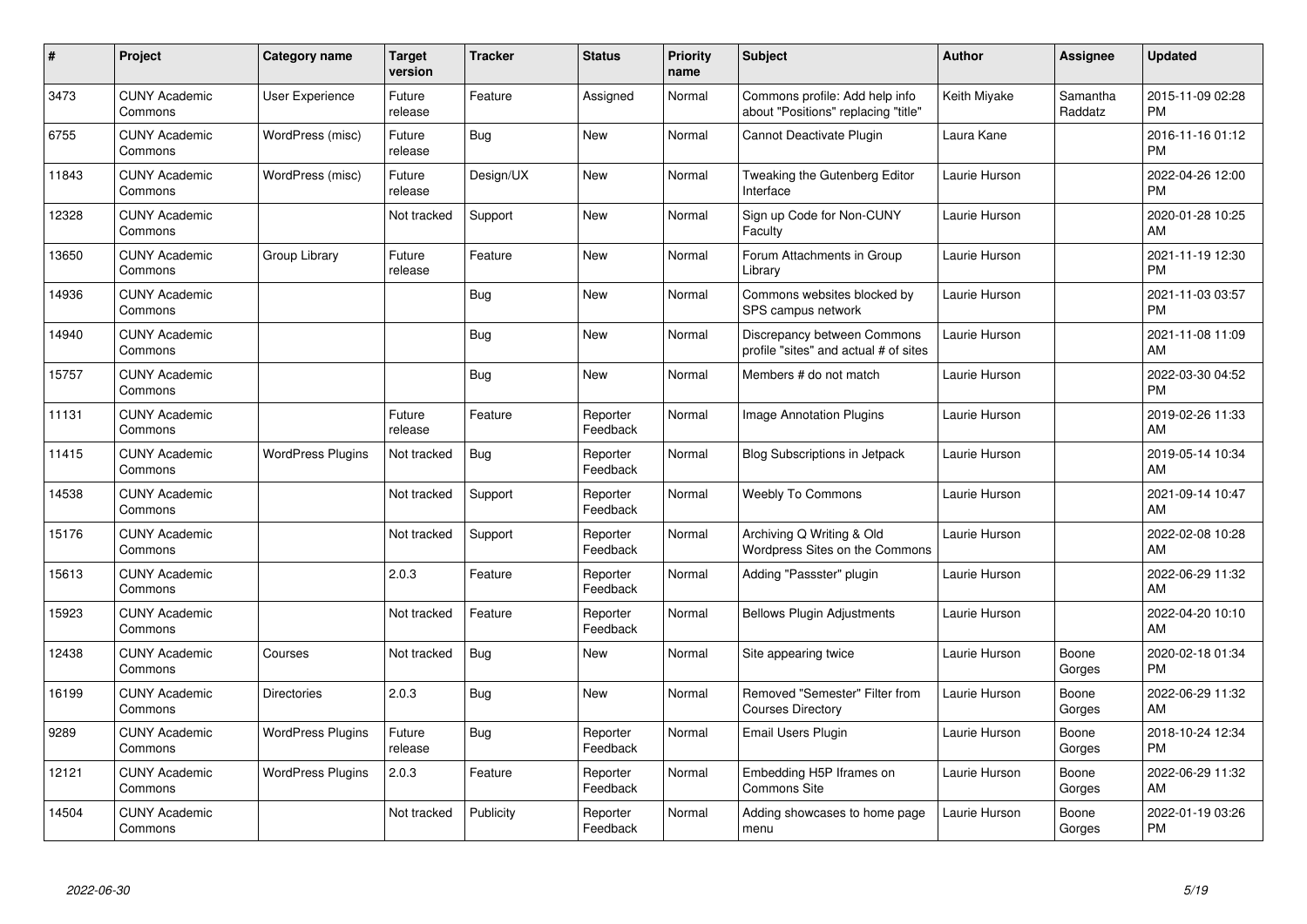| #     | Project                         | <b>Category name</b>      | <b>Target</b><br>version | <b>Tracker</b> | <b>Status</b>        | Priority<br>name | <b>Subject</b>                                                                             | <b>Author</b> | <b>Assignee</b>  | <b>Updated</b>                |
|-------|---------------------------------|---------------------------|--------------------------|----------------|----------------------|------------------|--------------------------------------------------------------------------------------------|---------------|------------------|-------------------------------|
| 11879 | <b>CUNY Academic</b><br>Commons |                           | Not tracked              | Bug            | New                  | Normal           | Hypothesis comments appearing<br>on multiple, different pdfs across<br>blogs               | Laurie Hurson | Laurie Hurson    | 2019-09-19 02:39<br>PM.       |
| 14475 | <b>CUNY Academic</b><br>Commons |                           | Not tracked              | Publicity      | <b>New</b>           | Normal           | <b>OER Showcase Page</b>                                                                   | Laurie Hurson | Laurie Hurson    | 2021-09-14 10:46<br>AM.       |
| 12446 | <b>CUNY Academic</b><br>Commons | Groups (misc)             | Future<br>release        | Feature        | Reporter<br>Feedback | Normal           | Toggle default site to group forum<br>posting                                              | Laurie Hurson | Laurie Hurson    | 2020-03-10 11:57<br>AM        |
| 12484 | <b>CUNY Academic</b><br>Commons |                           | Not tracked              | Support        | Reporter<br>Feedback | Normal           | Sign up Code for COIL Course<br>starting in March                                          | Laurie Hurson | Matt Gold        | 2020-03-02 02:26<br>PM.       |
| 14787 | <b>CUNY Academic</b><br>Commons | Plugin Packages           | Future<br>release        | Feature        | New                  | Normal           | Creating a "Design" plugin<br>package                                                      | Laurie Hurson | scott voth       | 2022-04-27 04:56<br><b>PM</b> |
| 11789 | <b>CUNY Academic</b><br>Commons | Courses                   | Future<br>release        | Feature        | New                  | Normal           | Ability to remove item from<br>Courses list                                                | Laurie Hurson | Sonja Leix       | 2019-09-24 12:28<br><b>PM</b> |
| 9060  | <b>CUNY Academic</b><br>Commons | Commons In A Box          | Not tracked              | Bug            | Hold                 | Normal           | Problems with CBox image library<br>/ upload                                               | Lisa Rhody    | Raymond<br>Hoh   | 2018-01-10 03:26<br><b>PM</b> |
| 2325  | <b>CUNY Academic</b><br>Commons | BuddyPress (misc)         | Future<br>release        | Feature        | Assigned             | Low              | Profile should have separate fields<br>for first/last names                                | local admin   | Boone<br>Gorges  | 2015-11-09 06:09<br><b>PM</b> |
| 2610  | <b>CUNY Academic</b><br>Commons | Group Invitations         | Future<br>release        | Feature        | Assigned             | Low              | Request: Custom invitation<br>message to group invites                                     | local admin   | Boone<br>Gorges  | 2015-11-09 06:13<br>PM.       |
| 2175  | <b>CUNY Academic</b><br>Commons | WordPress (misc)          | Not tracked              | Support        | Assigned             | Normal           | Subscibe 2 vs. Jetpack<br>subscription options                                             | local admin   | Matt Gold        | 2016-01-26 04:58<br><b>PM</b> |
| 2612  | <b>CUNY Academic</b><br>Commons |                           | Not tracked              | Publicity      | Assigned             | Normal           | Pinterest site for the Commons                                                             | local admin   | Sarah<br>Morgano | 2016-03-04 11:19<br>AM        |
| 6356  | <b>CUNY Academic</b><br>Commons | <b>WordPress Plugins</b>  | Future<br>release        | Bug            | Reporter<br>Feedback | Low              | Should Subscribe2 be<br>deprecated?                                                        | Luke Waltzer  |                  | 2017-03-20 12:20<br><b>PM</b> |
| 6389  | <b>CUNY Academic</b><br>Commons | <b>BuddyPress Docs</b>    | Future<br>release        | Feature        | New                  | Low              | Make Discussion Area Visible<br>When Editing a Doc                                         | Luke Waltzer  | Boone<br>Gorges  | 2016-10-21 04:16<br><b>PM</b> |
| 7981  | <b>CUNY Academic</b><br>Commons | Social Paper              | Future<br>release        | Bug            | New                  | Normal           | Social Paper comments should<br>not go to spam                                             | Luke Waltzer  | Boone<br>Gorges  | 2018-04-16 03:52<br><b>PM</b> |
| 8835  | <b>CUNY Academic</b><br>Commons | <b>Blogs (BuddyPress)</b> | Future<br>release        | Feature        | New                  | Normal           | Extend cuny.is shortlinks to sites                                                         | Luke Waltzer  | Boone<br>Gorges  | 2022-04-26 11:59<br>AM.       |
| 9895  | <b>CUNY Academic</b><br>Commons | Onboarding                | Future<br>release        | Feature        | Assigned             | Normal           | Add "Accept Invitation"<br>link/button/function to Group<br>and/or Site invitation emails? | Luke Waltzer  | Boone<br>Gorges  | 2018-06-07 12:42<br><b>PM</b> |
| 9211  | <b>CUNY Academic</b><br>Commons | <b>WordPress Plugins</b>  | Future<br>release        | Support        | Reporter<br>Feedback | Normal           | Auto-Role Setting in Forum Plugin<br><b>Causing Some Confusion</b>                         | Luke Waltzer  | Boone<br>Gorges  | 2018-03-13 11:44<br>AM        |
| 5268  | <b>CUNY Academic</b><br>Commons | Group Forums              | Future<br>release        | <b>Bug</b>     | Assigned             | Normal           | Long-time to post to multiple<br>groups                                                    | Luke Waltzer  | Daniel Jones     | 2016-09-07 06:31<br><b>PM</b> |
| 6078  | <b>CUNY Academic</b><br>Commons | Blogs (BuddyPress)        | Future<br>release        | Feature        | New                  | Normal           | <b>Explore Adding Network Blog</b><br>Metadata Plugin                                      | Luke Waltzer  | Luke Waltzer     | 2016-10-11 10:29<br><b>PM</b> |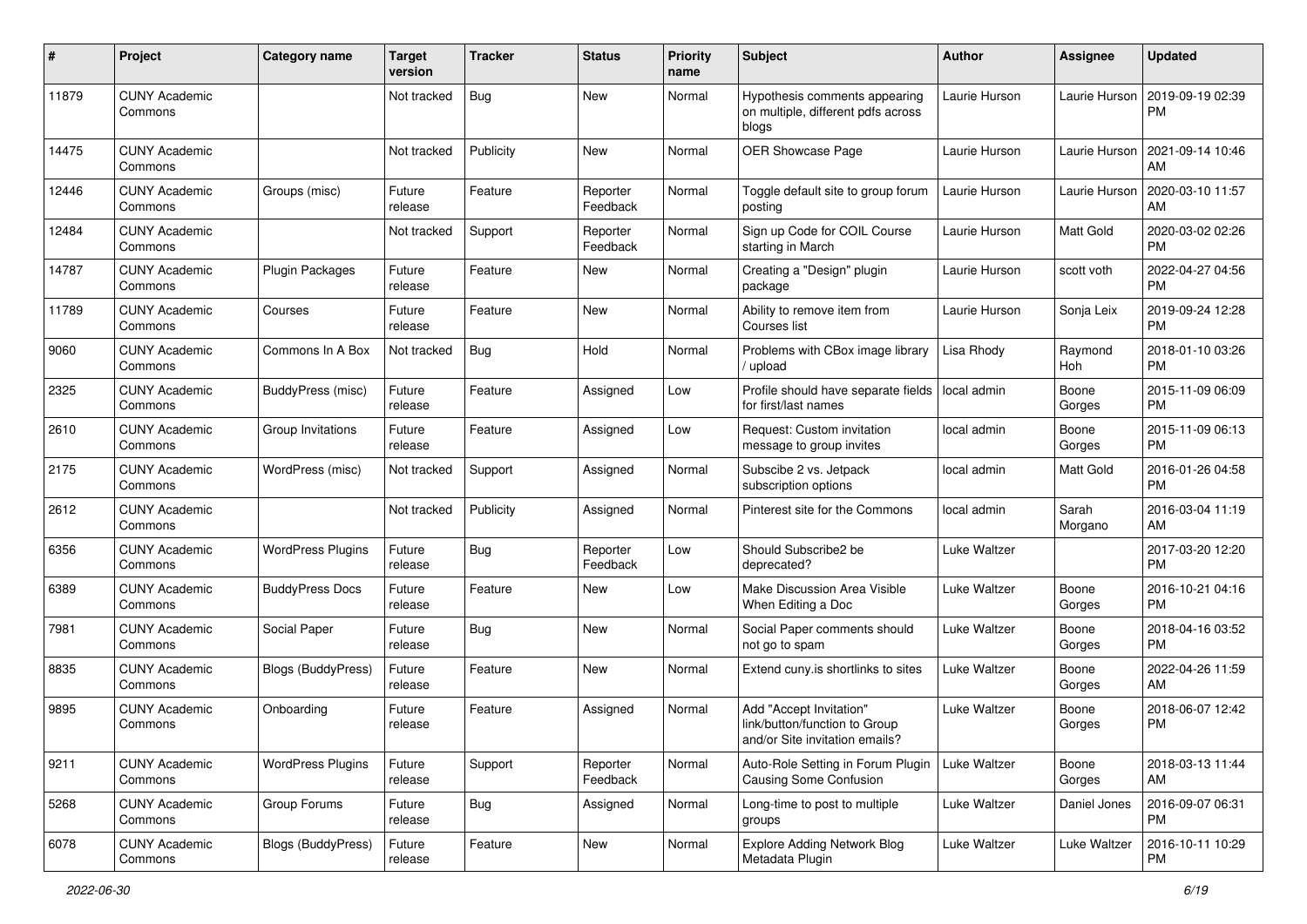| #     | Project                         | <b>Category name</b>       | Target<br>version | <b>Tracker</b> | <b>Status</b>        | <b>Priority</b><br>name | <b>Subject</b>                                         | <b>Author</b>   | Assignee            | <b>Updated</b>                |
|-------|---------------------------------|----------------------------|-------------------|----------------|----------------------|-------------------------|--------------------------------------------------------|-----------------|---------------------|-------------------------------|
| 7624  | <b>CUNY Academic</b><br>Commons | BuddyPress (misc)          | Future<br>release | Design/UX      | <b>New</b>           | Normal                  | <b>BP</b> Notifications                                | Luke Waltzer    | Paige Dupont        | 2017-02-08 10:43<br><b>PM</b> |
| 6392  | <b>CUNY Academic</b><br>Commons | Group Forums               | Future<br>release | Design/UX      | Assigned             | Low                     | Composition/Preview Panes in<br>Forum Posts            | Luke Waltzer    | Paige Dupont        | 2016-10-21 04:26<br><b>PM</b> |
| 7928  | <b>CUNY Academic</b><br>Commons | Group Forums               | Not tracked       | Bug            | <b>New</b>           | Normal                  | Duplicate Forum post                                   | Luke Waltzer    | Raymond<br>Hoh      | 2017-04-11 09:27<br><b>PM</b> |
| 13430 | <b>CUNY Academic</b><br>Commons | Reply By Email             | Not tracked       | Bug            | <b>New</b>           | Normal                  | Delay in RBE                                           | Luke Waltzer    | Raymond<br>Hoh      | 2020-10-13 11:16<br>AM        |
| 6644  | <b>CUNY Academic</b><br>Commons |                            | Not tracked       | Bug            | Reporter<br>Feedback | High                    | White Screen at Login Pge                              | Luke Waltzer    | Raymond<br>Hoh      | 2016-11-21 10:34<br><b>PM</b> |
| 5225  | <b>CUNY Academic</b><br>Commons | Registration               | Future<br>release | Feature        | Assigned             | Normal                  | On-boarding Issues                                     | Luke Waltzer    | Samantha<br>Raddatz | 2016-02-12 02:58<br><b>PM</b> |
| 5317  | <b>CUNY Academic</b><br>Commons | <b>Group Blogs</b>         | Not tracked       | Bug            | Reporter<br>Feedback | Normal                  | Notifications of New Post Didn't<br>Come               | Luke Waltzer    | Samantha<br>Raddatz | 2016-03-21 10:41<br><b>PM</b> |
| 8078  | <b>CUNY Academic</b><br>Commons | <b>WordPress Plugins</b>   | Future<br>release | System Upgrade | Assigned             | Normal                  | <b>CommentPress Updates</b>                            | Margaret Galvan | Christian<br>Wach   | 2017-05-08 03:49<br><b>PM</b> |
| 8211  | <b>CUNY Academic</b><br>Commons | <b>WordPress Themes</b>    | Future<br>release | Feature        | New                  | Normal                  | Theme Suggestions: Material<br>Design-Inspired Themes  | Margaret Galvan | Margaret<br>Galvan  | 2017-08-07 02:48<br><b>PM</b> |
| 7828  | <b>CUNY Academic</b><br>Commons |                            | Not tracked       | Feature        | Assigned             | Normal                  | Theme Assessment 2017                                  | Margaret Galvan | Margaret<br>Galvan  | 2017-05-02 10:41<br>PM        |
| 5199  | <b>CUNY Academic</b><br>Commons | Social Paper               | Future<br>release | Feature        | New                  | Normal                  | add tables to the SP editor                            | Marilyn Weber   |                     | 2016-10-24 11:27<br>AM        |
| 5205  | <b>CUNY Academic</b><br>Commons | Social Paper               | Future<br>release | Feature        | New                  | Normal                  | Social Paper folders                                   | Marilyn Weber   |                     | 2016-02-11 10:24<br><b>PM</b> |
| 5992  | <b>CUNY Academic</b><br>Commons | <b>Email Notifications</b> | Future<br>release | Feature        | New                  | Normal                  | Changing the From line of<br>autogenerated blog emails | Marilyn Weber   |                     | 2018-09-27 05:19<br><b>PM</b> |
| 12352 | <b>CUNY Academic</b><br>Commons |                            | Not tracked       | Support        | New                  | Normal                  | "posts list" page builder block<br>option              | Marilyn Weber   |                     | 2020-02-03 01:29<br><b>PM</b> |
| 14911 | <b>CUNY Academic</b><br>Commons | <b>WordPress Themes</b>    | Not tracked       | Support        | New                  | Normal                  | Twentytwentyone theme                                  | Marilyn Weber   |                     | 2021-10-28 10:37<br><b>AM</b> |
| 15045 | <b>CUNY Academic</b><br>Commons |                            |                   | Support        | <b>New</b>           | Normal                  | no result for KCeL in the search<br>box on the commons | Marilyn Weber   |                     | 2021-12-10 11:29<br>AM        |
| 15565 | <b>CUNY Academic</b><br>Commons |                            |                   | Support        | New                  | Normal                  | Events - send updates to an email<br>listserv          | Marilyn Weber   |                     | 2022-03-10 01:06<br><b>PM</b> |
| 15685 | <b>CUNY Academic</b><br>Commons |                            |                   | Support        | New                  | High                    | problem with chrome?                                   | Marilyn Weber   |                     | 2022-04-25 03:40<br><b>PM</b> |
| 15816 | <b>CUNY Academic</b><br>Commons |                            | Not tracked       | Support        | <b>New</b>           | Normal                  | slow loading at SPS                                    | Marilyn Weber   |                     | 2022-04-05 01:26<br>PM        |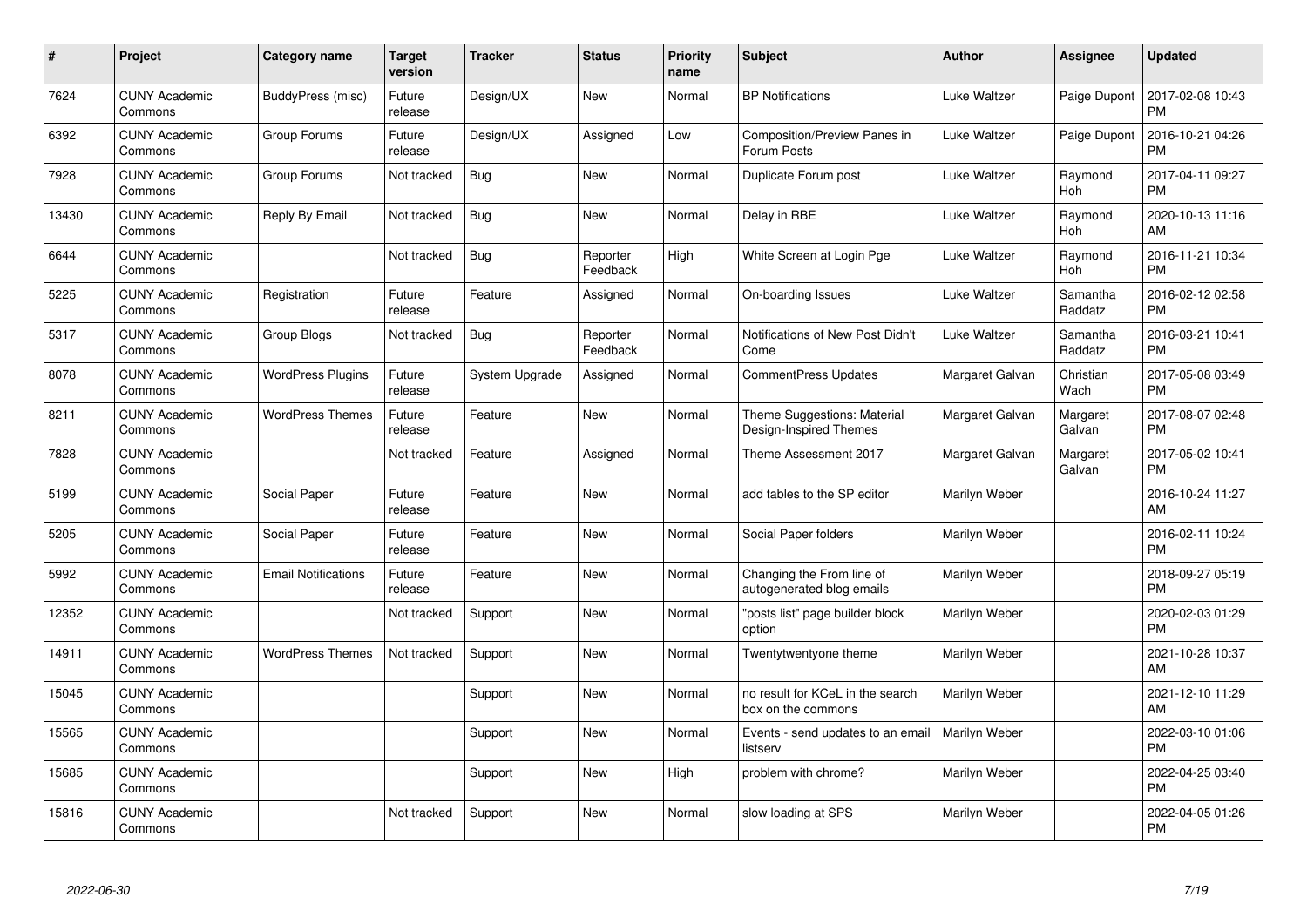| #     | <b>Project</b>                  | <b>Category name</b>    | <b>Target</b><br>version | <b>Tracker</b> | <b>Status</b>        | <b>Priority</b><br>name | <b>Subject</b>                                                                                | <b>Author</b> | Assignee | <b>Updated</b>                |
|-------|---------------------------------|-------------------------|--------------------------|----------------|----------------------|-------------------------|-----------------------------------------------------------------------------------------------|---------------|----------|-------------------------------|
| 11519 | <b>CUNY Academic</b><br>Commons |                         | Not tracked              | Support        | Assigned             | Normal                  | comment option not appearing                                                                  | Marilyn Weber |          | 2019-09-24 10:28<br>AM        |
| 11848 | <b>CUNY Academic</b><br>Commons |                         | Not tracked              | Support        | Hold                 | Normal                  | a Dean of Faculty wants to share<br>a large file                                              | Marilyn Weber |          | 2019-09-24 08:44<br>AM        |
| 13912 | <b>CUNY Academic</b><br>Commons |                         | Not tracked              | Feature        | Hold                 | Low                     | posting "missed schedule"                                                                     | Marilyn Weber |          | 2021-02-23 10:46<br>AM        |
| 10273 | <b>CUNY Academic</b><br>Commons | Registration            | Not tracked              | Support        | Reporter<br>Feedback | Normal                  | users combining CF and campus<br>address                                                      | Marilyn Weber |          | 2019-09-18 10:58<br>AM        |
| 10657 | <b>CUNY Academic</b><br>Commons |                         | Not tracked              | Support        | Reporter<br>Feedback | Normal                  | child theme problems                                                                          | Marilyn Weber |          | 2018-11-08 01:19<br><b>PM</b> |
| 11509 | <b>CUNY Academic</b><br>Commons |                         | Not tracked              | Support        | Reporter<br>Feedback | Normal                  | deleted Page causing a Menu<br>problem?                                                       | Marilyn Weber |          | 2019-06-04 09:54<br>AM        |
| 11771 | <b>CUNY Academic</b><br>Commons |                         | Not tracked              | Support        | Reporter<br>Feedback | Normal                  | post displays in sections                                                                     | Marilyn Weber |          | 2019-08-20 10:34<br>AM        |
| 11787 | <b>CUNY Academic</b><br>Commons |                         | Not tracked              | Support        | Reporter<br>Feedback | Normal                  | automated comments notifications<br>on ZenDesk                                                | Marilyn Weber |          | 2019-08-26 06:18<br><b>PM</b> |
| 12350 | <b>CUNY Academic</b><br>Commons | Blogs (BuddyPress)      | Not tracked              | Support        | Reporter<br>Feedback | Normal                  | URL creation problem                                                                          | Marilyn Weber |          | 2020-02-03 11:27<br>AM        |
| 12360 | <b>CUNY Academic</b><br>Commons | <b>WordPress Themes</b> | Not tracked              | Bug            | Reporter<br>Feedback | Normal                  | site just says "DANTE We are<br>currently in maintenance mode,<br>please check back shortly." | Marilyn Weber |          | 2020-02-04 12:13<br><b>PM</b> |
| 13034 | <b>CUNY Academic</b><br>Commons |                         | Not tracked              | Support        | Reporter<br>Feedback | Normal                  | a site is asking people to join the<br>Commons to get a download                              | Marilyn Weber |          | 2020-07-12 07:23<br>AM        |
| 13255 | <b>CUNY Academic</b><br>Commons |                         | Not tracked              | Support        | Reporter<br>Feedback | Normal                  | Accessibility problems                                                                        | Marilyn Weber |          | 2020-09-01 05:48<br><b>PM</b> |
| 13975 | <b>CUNY Academic</b><br>Commons | Social Paper            | Not tracked              | Support        | Reporter<br>Feedback | Normal                  | can't approve comments on Social<br>Paper paper                                               | Marilyn Weber |          | 2021-02-12 09:33<br>AM        |
| 14074 | <b>CUNY Academic</b><br>Commons | WordPress (misc)        | Not tracked              | Support        | Reporter<br>Feedback | Normal                  | page password protection problem                                                              | Marilyn Weber |          | 2021-03-02 11:03<br>AM        |
| 14398 | <b>CUNY Academic</b><br>Commons |                         | Not tracked              | Support        | Reporter<br>Feedback | Normal                  | Events plug-in notification problem   Marilyn Weber                                           |               |          | 2021-05-11 11:21<br>AM        |
| 14784 | <b>CUNY Academic</b><br>Commons |                         |                          | Support        | Reporter<br>Feedback | Normal                  | User report of logo problem when<br>using Customizer theme                                    | Marilyn Weber |          | 2021-09-17 10:25<br>AM        |
| 14900 | <b>CUNY Academic</b><br>Commons |                         | Not tracked              | Support        | Reporter<br>Feedback | Normal                  | previous theme?                                                                               | Marilyn Weber |          | 2021-10-25 10:31<br>AM        |
| 15169 | <b>CUNY Academic</b><br>Commons |                         | 2.0.3                    | Support        | Reporter<br>Feedback | Normal                  | new Prelude website zipfiles for<br>custom theme and other files.                             | Marilyn Weber |          | 2022-06-29 11:32<br>AM        |
| 15260 | <b>CUNY Academic</b><br>Commons |                         |                          | Support        | Reporter<br>Feedback | Normal                  | Diacritical markings   European<br><b>Stages</b>                                              | Marilyn Weber |          | 2022-02-04 08:16<br>AM        |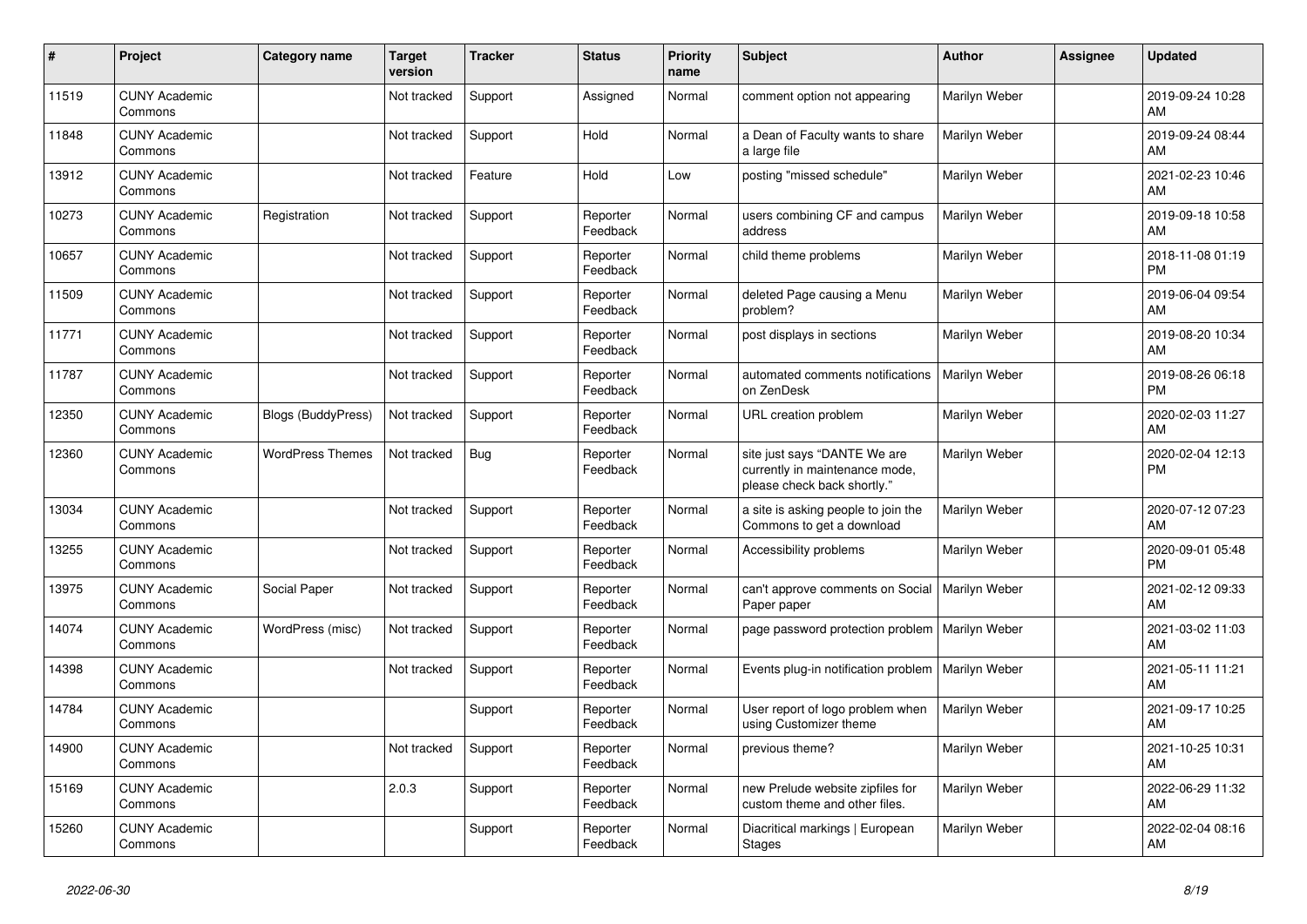| $\#$  | Project                         | <b>Category name</b>       | <b>Target</b><br>version | <b>Tracker</b> | <b>Status</b>        | <b>Priority</b><br>name | <b>Subject</b>                                                                                                                                        | <b>Author</b>        | <b>Assignee</b>     | <b>Updated</b>                |
|-------|---------------------------------|----------------------------|--------------------------|----------------|----------------------|-------------------------|-------------------------------------------------------------------------------------------------------------------------------------------------------|----------------------|---------------------|-------------------------------|
| 15370 | <b>CUNY Academic</b><br>Commons |                            |                          | Support        | Reporter<br>Feedback | Normal                  | All-in-One Event Calendar?                                                                                                                            | Marilyn Weber        |                     | 2022-02-17 11:03<br>AM        |
| 15655 | <b>CUNY Academic</b><br>Commons |                            | 2.0.3                    | Support        | Reporter<br>Feedback | Normal                  | Event Aggregator plugin?                                                                                                                              | Marilyn Weber        |                     | 2022-06-29 11:32<br>AM        |
| 16099 | <b>CUNY Academic</b><br>Commons |                            |                          | Support        | Reporter<br>Feedback | Normal                  | request for Newsletter Glue                                                                                                                           | Marilyn Weber        |                     | 2022-05-13 12:14<br><b>PM</b> |
| 5052  | <b>CUNY Academic</b><br>Commons | Social Paper               | Future<br>release        | Feature        | New                  | Low                     | Sentence by sentence or line by<br>line comments (SP suggestion #3)                                                                                   | Marilyn Weber        | Boone<br>Gorges     | 2016-02-11 10:24<br><b>PM</b> |
| 9207  | <b>CUNY Academic</b><br>Commons |                            | Future<br>release        | Support        | Reporter<br>Feedback | Normal                  | display dashboards made in<br>Tableau?                                                                                                                | Marilyn Weber        | Boone<br>Gorges     | 2018-04-10 10:42<br>AM        |
| 9835  | <b>CUNY Academic</b><br>Commons | Group Forums               | Future<br>release        | Bug            | Assigned             | Normal                  | add a "like" function?                                                                                                                                | Marilyn Weber        | <b>Erik Trainer</b> | 2018-06-05 01:49<br><b>PM</b> |
| 12382 | <b>CUNY Academic</b><br>Commons | Membership                 | Not tracked              | Support        | <b>New</b>           | Normal                  | Email request change                                                                                                                                  | Marilyn Weber        | Marilyn<br>Weber    | 2020-02-06 12:56<br><b>PM</b> |
| 8607  | <b>CUNY Academic</b><br>Commons |                            | Not tracked              | Support        | <b>New</b>           | Normal                  | Paypal?                                                                                                                                               | Marilyn Weber        | Matt Gold           | 2018-05-15 01:37<br><b>PM</b> |
| 5282  | <b>CUNY Academic</b><br>Commons | Social Paper               | Future<br>release        | Bug            | New                  | Normal                  | Replying via email directs to paper<br>but not individual comment.                                                                                    | Marilyn Weber        | Raymond<br>Hoh      | 2016-03-02 01:48<br><b>PM</b> |
| 13286 | <b>CUNY Academic</b><br>Commons |                            | Not tracked              | Support        | <b>New</b>           | Normal                  | problem connecting with<br>WordPress app                                                                                                              | Marilyn Weber        | Raymond<br>Hoh      | 2020-09-08 11:16<br>AM        |
| 11149 | <b>CUNY Academic</b><br>Commons |                            | Not tracked              | Support        | Reporter<br>Feedback | Normal                  | comments getting blocked                                                                                                                              | Marilyn Weber        | Raymond<br>Hoh      | 2019-03-26 11:40<br>AM        |
| 11971 | <b>CUNY Academic</b><br>Commons | <b>Email Notifications</b> | Future<br>release        | <b>Bug</b>     | Reporter<br>Feedback | Low                     | Pictures obscured in emailed post<br>notifications                                                                                                    | <b>Marilyn Weber</b> | Raymond<br>Hoh      | 2019-11-21 01:14<br><b>PM</b> |
| 12741 | <b>CUNY Academic</b><br>Commons | <b>WordPress Plugins</b>   | Not tracked              | Support        | Reporter<br>Feedback | Normal                  | <b>Tableau Public Viz Block</b>                                                                                                                       | Marilyn Weber        | Raymond<br>Hoh      | 2020-05-12 11:00<br>AM        |
| 13328 | <b>CUNY Academic</b><br>Commons | Group Forums               | Not tracked              | Bug            | Reporter<br>Feedback | Normal                  | cross-posting in two related<br>groups                                                                                                                | Marilyn Weber        | Raymond<br>Hoh      | 2020-09-15 10:39<br><b>PM</b> |
| 16110 | <b>CUNY Academic</b><br>Commons |                            |                          | Support        | Reporter<br>Feedback | Normal                  | remove Creative Commons<br>license from pages?                                                                                                        | Marilyn Weber        | Raymond<br>Hoh      | 2022-05-17 06:11<br><b>PM</b> |
| 5050  | <b>CUNY Academic</b><br>Commons | Social Paper               | Future<br>release        | Feature        | New                  | Low                     | Making comments visible in SP<br>editing mode (SP suggestion #1)                                                                                      | Marilyn Weber        | Samantha<br>Raddatz | 2019-09-17 11:10<br><b>PM</b> |
| 5053  | <b>CUNY Academic</b><br>Commons | Social Paper               | Future<br>release        | Feature        | New                  | Low                     | Scrollable menu to add readers<br>(SP suggestion #4)                                                                                                  | Marilyn Weber        | Samantha<br>Raddatz | 2016-04-21 05:21<br><b>PM</b> |
| 5058  | <b>CUNY Academic</b><br>Commons | Social Paper               | Future<br>release        | Feature        | New                  | Low                     | Can there be a clearer signal that<br>even when comments have<br>already been made you add<br>comments by clicking on the side?<br>(SP suggestion #5) | Marilyn Weber        | Samantha<br>Raddatz | 2016-02-11 10:24<br><b>PM</b> |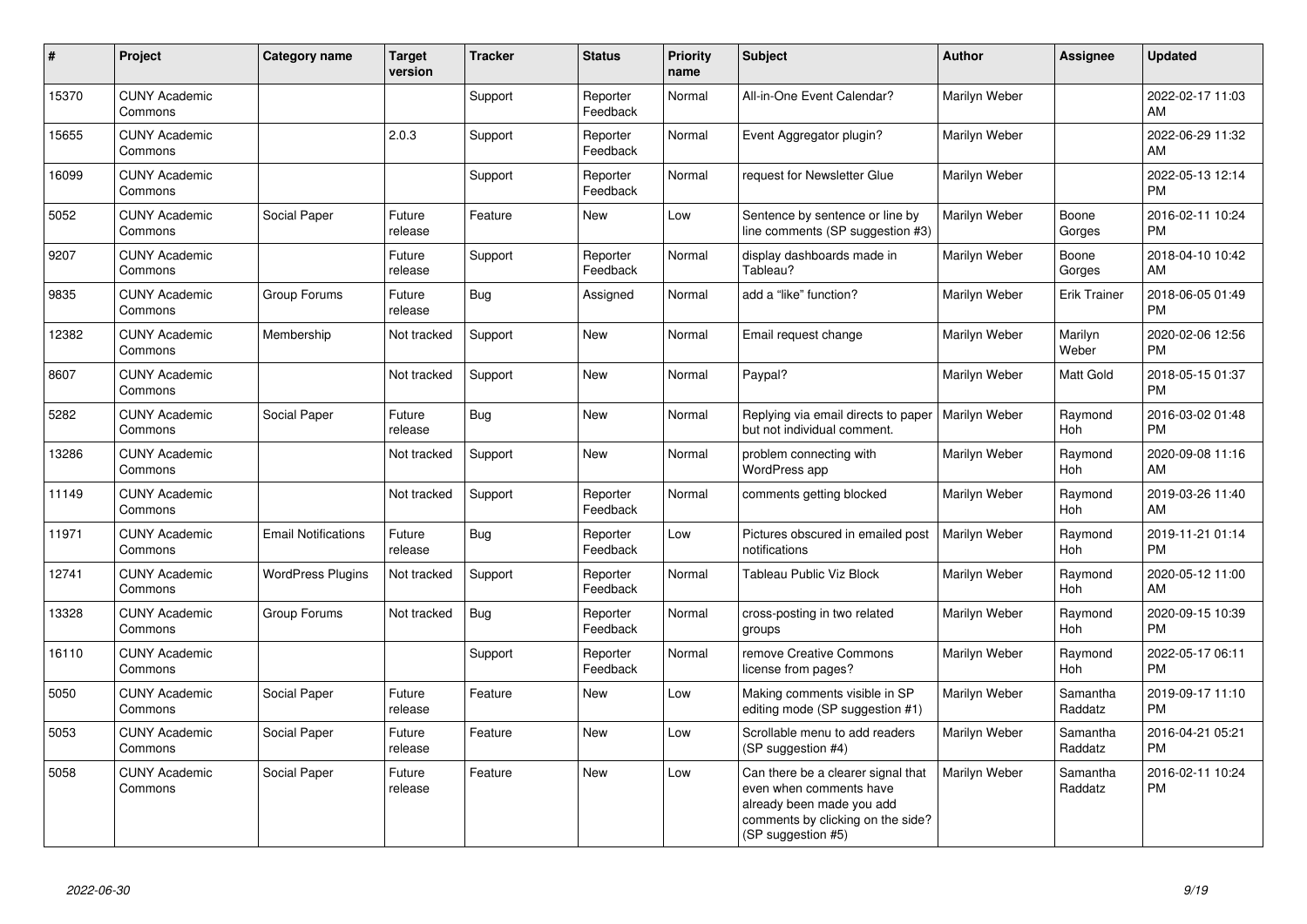| #     | <b>Project</b>                  | Category name            | <b>Target</b><br>version | <b>Tracker</b> | <b>Status</b>        | <b>Priority</b><br>name | <b>Subject</b>                                                        | <b>Author</b>      | Assignee            | <b>Updated</b>                |
|-------|---------------------------------|--------------------------|--------------------------|----------------|----------------------|-------------------------|-----------------------------------------------------------------------|--------------------|---------------------|-------------------------------|
| 5397  | <b>CUNY Academic</b><br>Commons | Social Paper             | Future<br>release        | Feature        | <b>New</b>           | Normal                  | frustrating to have to<br>enable/disable in SP                        | Marilyn Weber      | Samantha<br>Raddatz | 2016-04-20 03:39<br><b>PM</b> |
| 2577  | <b>NYCDH Community</b><br>Site  |                          |                          | Feature        | Assigned             | Low                     | Investigate Potential to Add Links<br>to the Forum                    | <b>Mark Newton</b> | Alex Gil            | 2013-05-16 09:40<br><b>PM</b> |
| 2576  | <b>NYCDH Community</b><br>Site  |                          |                          | Bug            | Hold                 | Low                     | Test Next Button in Javascript<br><b>Tutorial Under Activities</b>    | Mark Newton        | Alex Gil            | 2013-05-18 02:55<br><b>PM</b> |
| 2573  | <b>NYCDH Community</b><br>Site  |                          |                          | Feature        | Reporter<br>Feedback | Normal                  | Add dh nyc twitter list feed to site                                  | <b>Mark Newton</b> | Matt Gold           | 2013-05-16 11:42<br><b>PM</b> |
| 2571  | <b>NYCDH Community</b><br>Site  |                          |                          | Feature        | Assigned             | Normal                  | Add Google custom search box to<br>homepage                           | <b>Mark Newton</b> | Raymond<br>Hoh      | 2013-05-18 07:49<br><b>PM</b> |
| 2574  | <b>NYCDH Community</b><br>Site  |                          |                          | Feature        | Assigned             | Normal                  | Add Way to Upload Files to<br>Groups                                  | <b>Mark Newton</b> | Raymond<br>Hoh      | 2013-05-18 07:46<br><b>PM</b> |
| 10769 | <b>CUNY Academic</b><br>Commons | <b>WordPress Themes</b>  | Not tracked              | <b>Bug</b>     | Reporter<br>Feedback | Normal                  | 2011 Theme Sidebar                                                    | Mark Webb          |                     | 2018-12-04 04:09<br><b>PM</b> |
| 11120 | <b>CUNY Academic</b><br>Commons | <b>WordPress Plugins</b> | Not tracked              | <b>Bug</b>     | Reporter<br>Feedback | Normal                  | Events Manager Events Not<br>Showing Up                               | Mark Webb          |                     | 2019-02-27 04:10<br><b>PM</b> |
| 10678 | <b>CUNY Academic</b><br>Commons |                          | Not tracked              | <b>Bug</b>     | Reporter<br>Feedback | High                    | Newsletter Plugin Not Sending<br>Out Newsletters                      | Mark Webb          | Boone<br>Gorges     | 2019-09-16 09:38<br><b>PM</b> |
| 10262 | <b>CUNY Academic</b><br>Commons |                          | Not tracked              | Bug            | Reporter<br>Feedback | Normal                  | Newsletter Plugin: Broken Image<br>at Bottom of All Newsletters       | Mark Webb          | Raymond<br>Hoh      | 2018-08-30 05:17<br><b>PM</b> |
| 364   | <b>CUNY Academic</b><br>Commons | <b>WordPress Plugins</b> | Future<br>release        | Feature        | <b>New</b>           | Normal                  | <b>Bulletin Board</b>                                                 | <b>Matt Gold</b>   |                     | 2015-01-05 08:50<br><b>PM</b> |
| 13949 | <b>CUNY Academic</b><br>Commons |                          | Not tracked              | <b>Bug</b>     | New                  | Normal                  | Continued debugging of runaway<br>MySQL connections                   | <b>Matt Gold</b>   | Boone<br>Gorges     | 2021-09-14 10:42<br>AM        |
| 16307 | <b>CUNY Academic</b><br>Commons |                          |                          | Bug            | <b>New</b>           | Normal                  | Add brief messaging to<br>accept/decline group membership<br>requests | <b>Matt Gold</b>   | Boone<br>Gorges     | 2022-06-27 06:13<br><b>PM</b> |
| 287   | <b>CUNY Academic</b><br>Commons | WordPress (misc)         | Future<br>release        | Feature        | Assigned             | Normal                  | Create troubleshooting tool for<br>account sign-up                    | <b>Matt Gold</b>   | Boone<br>Gorges     | 2015-11-09 06:17<br><b>PM</b> |
| 377   | <b>CUNY Academic</b><br>Commons | BuddyPress (misc)        | Future<br>release        | Feature        | Assigned             | Normal                  | Like buttons                                                          | <b>Matt Gold</b>   | Boone<br>Gorges     | 2010-11-16 05:13<br><b>PM</b> |
| 435   | <b>CUNY Academic</b><br>Commons | BuddyPress (misc)        | Future<br>release        | Feature        | Assigned             | Normal                  | Include Avatar Images in Forum<br><b>Post Notification Emails</b>     | Matt Gold          | Boone<br>Gorges     | 2010-12-08 12:40<br><b>PM</b> |
| 500   | <b>CUNY Academic</b><br>Commons | BuddyPress (misc)        | Future<br>release        | Feature        | Assigned             | Normal                  | Export Group Data                                                     | Matt Gold          | Boone<br>Gorges     | 2010-12-19 12:09<br><b>PM</b> |
| 554   | <b>CUNY Academic</b><br>Commons | BuddyPress (misc)        | Future<br>release        | Feature        | Assigned             | Normal                  | Add Trackback notifications to<br>site-wide activity feed             | <b>Matt Gold</b>   | Boone<br>Gorges     | 2015-11-09 06:19<br><b>PM</b> |
| 599   | <b>CUNY Academic</b><br>Commons | BuddyPress (misc)        | Future<br>release        | Feature        | Assigned             | Normal                  | Consider adding rating plugins for<br><b>BuddyPress/BBPress</b>       | <b>Matt Gold</b>   | Boone<br>Gorges     | 2011-08-22 06:50<br><b>PM</b> |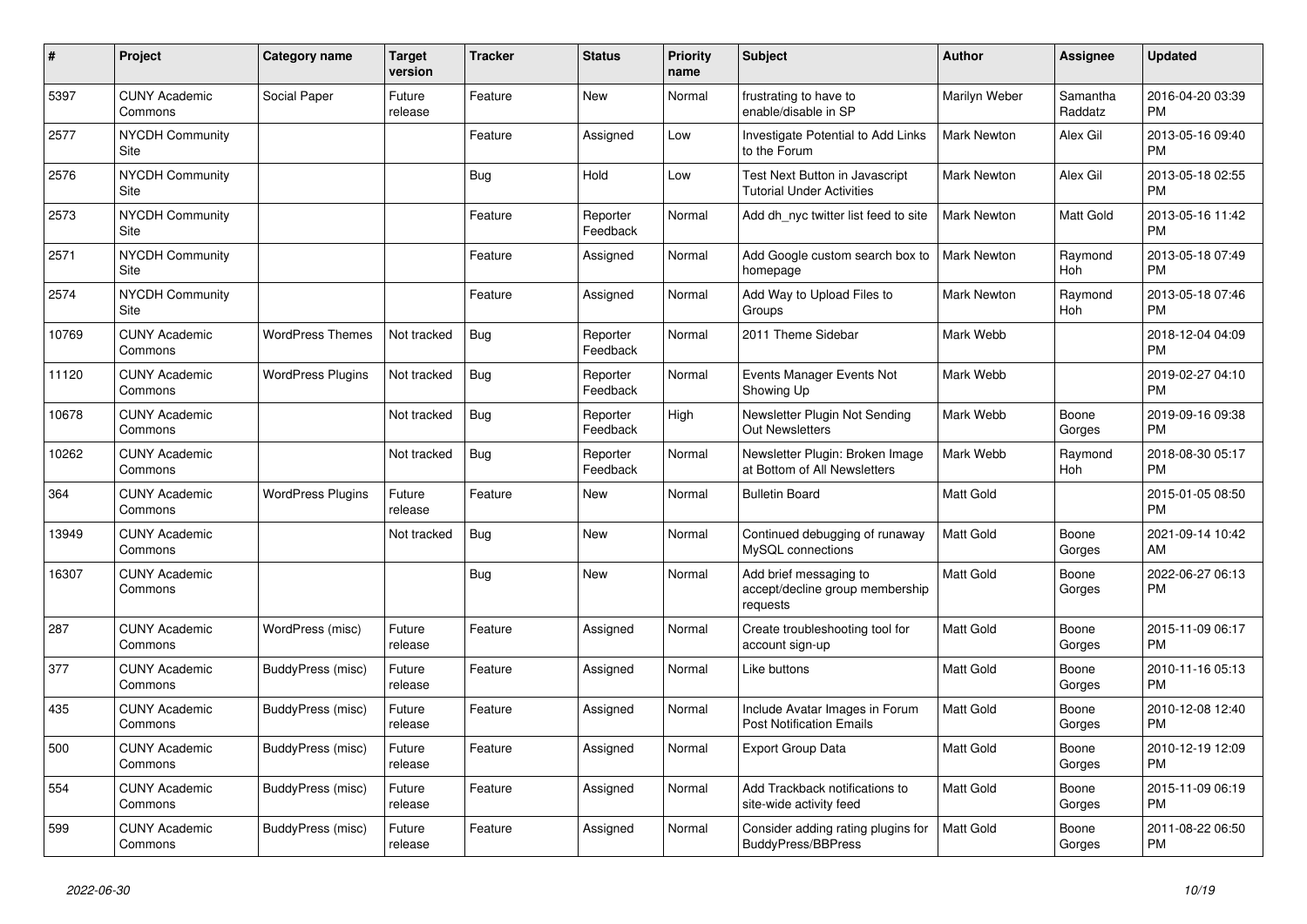| #    | Project                         | <b>Category name</b>     | <b>Target</b><br>version | <b>Tracker</b> | <b>Status</b> | <b>Priority</b><br>name | <b>Subject</b>                                                        | Author           | <b>Assignee</b> | <b>Updated</b>                |
|------|---------------------------------|--------------------------|--------------------------|----------------|---------------|-------------------------|-----------------------------------------------------------------------|------------------|-----------------|-------------------------------|
| 635  | <b>CUNY Academic</b><br>Commons | BuddyPress (misc)        | Future<br>release        | Feature        | Assigned      | Normal                  | Big Blue Button -<br>Videoconferencing in Groups and<br><b>Blogs</b>  | Matt Gold        | Boone<br>Gorges | 2011-03-14 03:24<br>PM.       |
| 658  | <b>CUNY Academic</b><br>Commons | <b>WordPress Plugins</b> | Future<br>release        | Feature        | Assigned      | Normal                  | Rebulid Sitewide Tag Suggestion                                       | <b>Matt Gold</b> | Boone<br>Gorges | 2015-01-05 08:47<br>PM.       |
| 1562 | <b>CUNY Academic</b><br>Commons | <b>WordPress Plugins</b> | Future<br>release        | Feature        | Assigned      | Low                     | Play with NYT Collaborative<br><b>Authoring Tool</b>                  | <b>Matt Gold</b> | Boone<br>Gorges | 2015-01-05 08:47<br><b>PM</b> |
| 2013 | <b>CUNY Academic</b><br>Commons | <b>Public Portfolio</b>  | Future<br>release        | Feature        | Assigned      | Low                     | Have Profile Privacy Options show<br>up only for filled-in fields     | Matt Gold        | Boone<br>Gorges | 2015-11-09 06:09<br>PM        |
| 2223 | <b>CUNY Academic</b><br>Commons | <b>WordPress Plugins</b> | Future<br>release        | Feature        | Assigned      | Low                     | Add Participad to the CUNY<br><b>Academic Commons</b>                 | Matt Gold        | Boone<br>Gorges | 2014-09-17 10:03<br><b>PM</b> |
| 2523 | <b>CUNY Academic</b><br>Commons | <b>BuddyPress Docs</b>   | Future<br>release        | Feature        | Assigned      | Normal                  | Allow Users to Upload Images to<br><b>BP</b> Docs                     | <b>Matt Gold</b> | Boone<br>Gorges | 2015-11-09 06:14<br><b>PM</b> |
| 3042 | <b>CUNY Academic</b><br>Commons | <b>Public Portfolio</b>  | Future<br>release        | Feature        | Assigned      | Normal                  | Browsing member interests                                             | Matt Gold        | Boone<br>Gorges | 2015-03-21 09:04<br><b>PM</b> |
| 3080 | <b>CUNY Academic</b><br>Commons | <b>Group Files</b>       | Future<br>release        | Feature        | Assigned      | Low                     | Create a system to keep track of<br>file changes                      | <b>Matt Gold</b> | Boone<br>Gorges | 2014-02-26 10:04<br><b>PM</b> |
| 3220 | <b>CUNY Academic</b><br>Commons | Public Portfolio         | Future<br>release        | Feature        | Assigned      | Normal                  | Add indent/outdent option to<br>Formatting Buttons on Profile<br>Page | <b>Matt Gold</b> | Boone<br>Gorges | 2014-05-21 10:39<br>PM.       |
| 3308 | <b>CUNY Academic</b><br>Commons | Group Invitations        | Future<br>release        | Feature        | Assigned      | Normal                  | Allow members to rescind group<br>invitations                         | <b>Matt Gold</b> | Boone<br>Gorges | 2015-04-01 08:53<br>PM.       |
| 3759 | <b>CUNY Academic</b><br>Commons | WordPress (misc)         | Future<br>release        | Feature        | Assigned      | Normal                  | Review Interface for Adding Users<br>to Blogs                         | Matt Gold        | Boone<br>Gorges | 2015-03-24 05:52<br><b>PM</b> |
| 3768 | <b>CUNY Academic</b><br>Commons | <b>Public Portfolio</b>  | Future<br>release        | Feature        | Assigned      | Normal                  | Institutions/Past positions on<br>public portfolios                   | Matt Gold        | Boone<br>Gorges | 2018-04-23 10:44<br>AM        |
| 4053 | <b>CUNY Academic</b><br>Commons | Events                   | Future<br>release        | Feature        | Assigned      | Normal                  | Create new tab for past events                                        | Matt Gold        | Boone<br>Gorges | 2015-05-12 02:10<br><b>PM</b> |
| 4238 | <b>CUNY Academic</b><br>Commons | Events                   | Future<br>release        | Feature        | Assigned      | Normal                  | Copy Events to Other Groups?                                          | <b>Matt Gold</b> | Boone<br>Gorges | 2015-07-02 10:08<br>AM        |
| 4903 | <b>CUNY Academic</b><br>Commons | Events                   | Future<br>release        | Design/UX      | Assigned      | Normal                  | Improving visual appearance of<br>event calendars                     | Matt Gold        | Boone<br>Gorges | 2016-10-13 11:51<br>AM        |
| 4980 | <b>CUNY Academic</b><br>Commons | Home Page                | Future<br>release        | Feature        | Assigned      | Normal                  | CAC Featured Content -- Adding<br>Randomization                       | Matt Gold        | Boone<br>Gorges | 2016-12-12 03:01<br>PM        |
| 5696 | <b>CUNY Academic</b><br>Commons | Events                   | Future<br>release        | Feature        | Assigned      | Normal                  | Events Calendar - display options<br>/ calendar aggregation           | Matt Gold        | Boone<br>Gorges | 2016-10-13 11:44<br>AM        |
| 8836 | <b>CUNY Academic</b><br>Commons | Blogs (BuddyPress)       | Future<br>release        | Feature        | Assigned      | Normal                  | Redesign site launch process                                          | Matt Gold        | Boone<br>Gorges | 2019-10-03 02:49<br><b>PM</b> |
| 8900 | <b>CUNY Academic</b><br>Commons | Accessibility            | Future<br>release        | Feature        | Assigned      | Normal                  | Look into tools to enforce<br>accessibility in WP environment         | Matt Gold        | Boone<br>Gorges | 2022-04-26 11:59<br>AM        |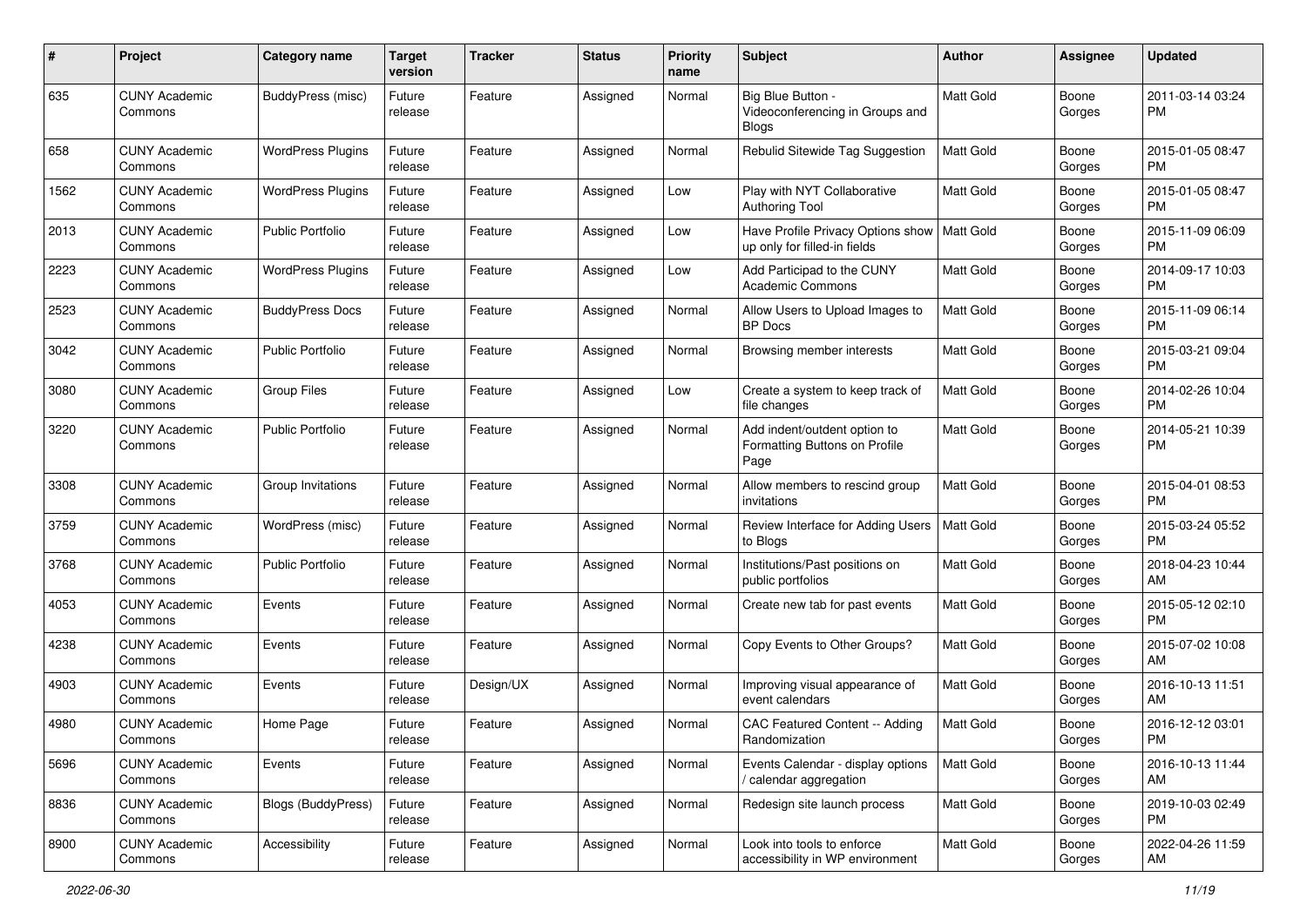| #     | Project                         | <b>Category name</b>       | <b>Target</b><br>version | <b>Tracker</b> | <b>Status</b>        | Priority<br>name | <b>Subject</b>                                                      | <b>Author</b>    | <b>Assignee</b>   | <b>Updated</b>                |
|-------|---------------------------------|----------------------------|--------------------------|----------------|----------------------|------------------|---------------------------------------------------------------------|------------------|-------------------|-------------------------------|
| 8901  | <b>CUNY Academic</b><br>Commons | Accessibility              | Future<br>release        | Feature        | Assigned             | Normal           | Theme analysis for accessibility                                    | <b>Matt Gold</b> | Boone<br>Gorges   | 2022-04-26 11:59<br>AM        |
| 9941  | <b>CUNY Academic</b><br>Commons | Wiki                       | Not tracked              | Support        | Assigned             | Normal           | Wiki functionality                                                  | <b>Matt Gold</b> | Boone<br>Gorges   | 2018-06-26 10:57<br>AM        |
| 15604 | <b>CUNY Academic</b><br>Commons | <b>Email Notifications</b> | Future<br>release        | Feature        | Assigned             | Normal           | <b>Restructure Commons Group</b><br>Digest Email Messages           | Matt Gold        | Boone<br>Gorges   | 2022-05-26 10:45<br>AM        |
| 2618  | <b>NYCDH Community</b><br>Site  |                            |                          | Bug            | Assigned             | Low              | Mark blogs as spam when created<br>by users marked as spam          | Matt Gold        | Boone<br>Gorges   | 2013-06-09 11:38<br><b>PM</b> |
| 8756  | <b>CUNY Academic</b><br>Commons | Group Blogs                | Future<br>release        | Feature        | Hold                 | Normal           | Connect multiple blogs to one<br>group?                             | Matt Gold        | Boone<br>Gorges   | 2017-09-30 10:42<br>AM        |
| 6014  | <b>CUNY Academic</b><br>Commons | Publicity                  | Future<br>release        | Publicity      | Reporter<br>Feedback | Normal           | Google search listing                                               | <b>Matt Gold</b> | Boone<br>Gorges   | 2016-09-21 03:48<br><b>PM</b> |
| 9947  | <b>CUNY Academic</b><br>Commons | <b>WordPress Plugins</b>   | Future<br>release        | Feature        | Reporter<br>Feedback | Normal           | Install H5P quiz plugin                                             | <b>Matt Gold</b> | Boone<br>Gorges   | 2018-09-11 11:01<br>AM        |
| 9979  | <b>CUNY Academic</b><br>Commons | <b>Email Notifications</b> | Not tracked              | Bug            | Reporter<br>Feedback | Normal           | Reports of slow email activation<br>emails                          | <b>Matt Gold</b> | Boone<br>Gorges   | 2018-08-29 09:40<br><b>PM</b> |
| 10040 | <b>CUNY Academic</b><br>Commons | WordPress (misc)           | Not tracked              | Bug            | Reporter<br>Feedback | Normal           | User doesn't see full list of themes                                | <b>Matt Gold</b> | Boone<br>Gorges   | 2018-07-25 10:12<br>AM        |
| 3419  | <b>CUNY Academic</b><br>Commons | Group Invitations          | 1.6.14                   | Bug            | Testing<br>Required  | Normal           | Neatening the display of<br>messages on group requests              | <b>Matt Gold</b> | Boone<br>Gorges   | 2014-09-01 09:29<br><b>PM</b> |
| 365   | <b>CUNY Academic</b><br>Commons | WordPress (misc)           | Future<br>release        | Feature        | Assigned             | Normal           | <b>Create Mouseover Tooltips</b><br>throughout Site                 | Matt Gold        | Chris Stein       | 2015-11-09 06:18<br><b>PM</b> |
| 3354  | <b>CUNY Academic</b><br>Commons | <b>Group Files</b>         | Future<br>release        | Feature        | Assigned             | Low              | Allow Group Download of Multiple<br><b>Selected Files</b>           | <b>Matt Gold</b> | Chris Stein       | 2014-08-01 08:50<br>AM        |
| 3770  | <b>CUNY Academic</b><br>Commons | <b>Public Portfolio</b>    | Future<br>release        | Feature        | Assigned             | Normal           | Improve Layout/Formatting of<br>Positions Area on Public Portfolios | Matt Gold        | Chris Stein       | 2015-04-01 09:17<br><b>PM</b> |
| 9028  | <b>CUNY Academic</b><br>Commons | Onboarding                 | Future<br>release        | Feature        | Assigned             | Normal           | suggest groups to new members<br>during the registration process    | Matt Gold        | Chris Stein       | 2018-10-24 12:34<br><b>PM</b> |
| 1544  | <b>CUNY Academic</b><br>Commons | Groups (misc)              | Future<br>release        | Feature        | Reporter<br>Feedback | Normal           | Group Filtering and Sorting                                         | Matt Gold        | Chris Stein       | 2019-03-01 02:25<br><b>PM</b> |
| 412   | <b>CUNY Academic</b><br>Commons | <b>WordPress Themes</b>    | Future<br>release        | Feature        | Assigned             | Normal           | <b>Featured Themes</b>                                              | <b>Matt Gold</b> | Dominic<br>Giglio | 2015-01-05 08:44<br><b>PM</b> |
| 940   | <b>CUNY Academic</b><br>Commons | Redmine                    | Future<br>release        | Feature        | Assigned             | Low              | Communication with users after<br>releases                          | <b>Matt Gold</b> | Dominic<br>Giglio | 2012-09-09 04:36<br><b>PM</b> |
| 8666  | <b>CUNY Academic</b><br>Commons | Teaching                   | Not tracked              | Documentation  | Assigned             | Normal           | Create Teaching on the Commons<br>Resource Page                     | <b>Matt Gold</b> | Laurie Hurson     | 2019-09-23 03:16<br><b>PM</b> |
| 5955  | CUNY Academic<br>Commons        | Outreach                   | Future<br>release        | Feature        | Assigned             | Normal           | Create auto-newsletter for<br>commons members                       | <b>Matt Gold</b> | Luke Waltzer      | 2016-08-30 10:34<br>AM        |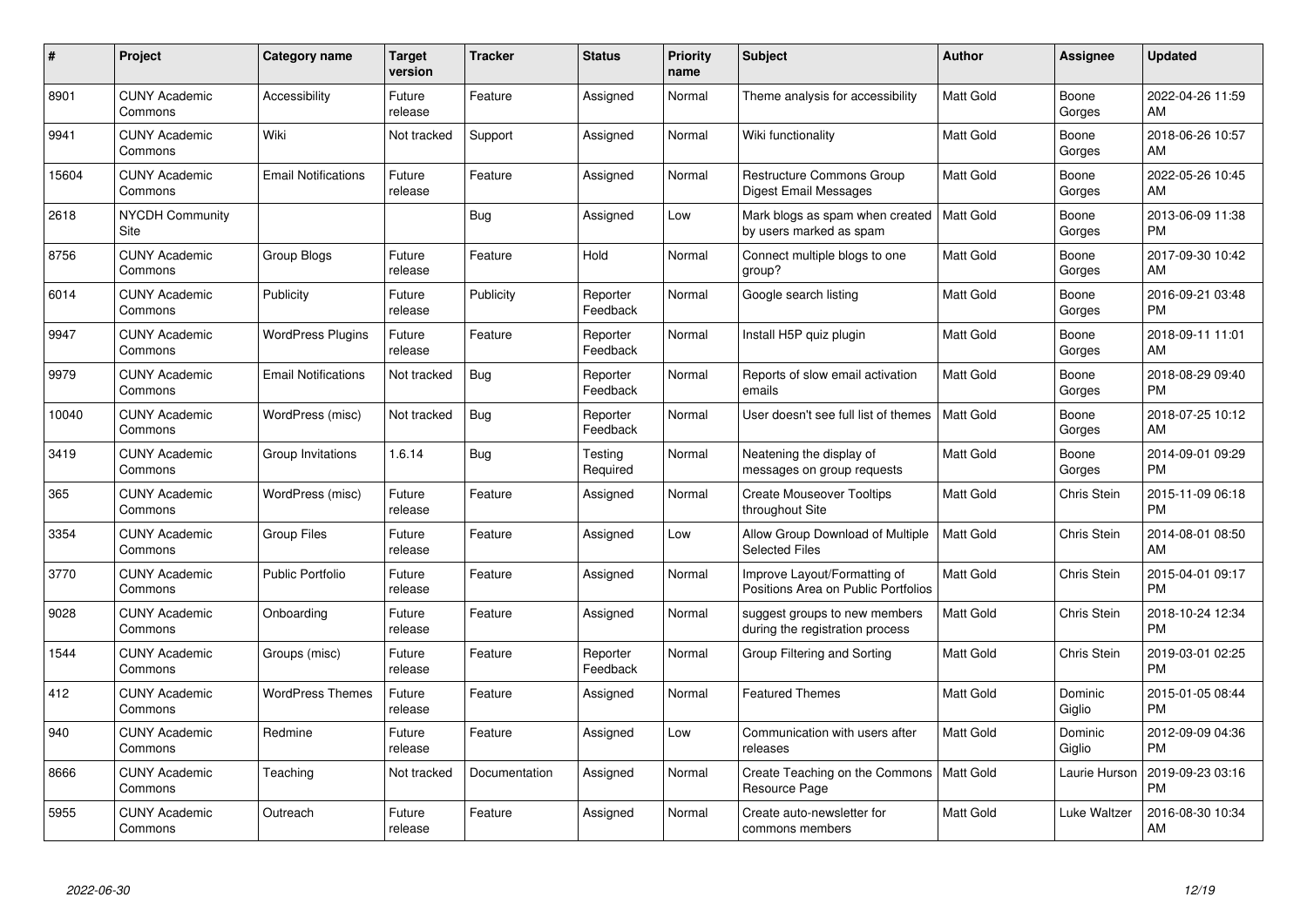| #    | Project                         | <b>Category name</b>       | <b>Target</b><br>version | <b>Tracker</b> | <b>Status</b> | <b>Priority</b><br>name | <b>Subject</b>                                                                        | <b>Author</b> | Assignee              | <b>Updated</b>                |
|------|---------------------------------|----------------------------|--------------------------|----------------|---------------|-------------------------|---------------------------------------------------------------------------------------|---------------|-----------------------|-------------------------------|
| 6298 | <b>CUNY Academic</b><br>Commons | <b>User Experience</b>     | Not tracked              | Design/UX      | Assigned      | Normal                  | Examine data from survey                                                              | Matt Gold     | Margaret<br>Galvan    | 2016-10-14 12:16<br><b>PM</b> |
| 8837 | <b>CUNY Academic</b><br>Commons |                            | Not tracked              | Feature        | Assigned      | Normal                  | Create a form to request info from<br>people requesting premium<br>themes and plugins | Matt Gold     | Marilyn<br>Weber      | 2017-11-14 03:35<br><b>PM</b> |
| 3657 | <b>CUNY Academic</b><br>Commons | WordPress (misc)           | Not tracked              | Feature        | <b>New</b>    | Normal                  | Create alert for GC email<br>addresses                                                | Matt Gold     | Matt Gold             | 2016-04-14 11:29<br>PM        |
| 370  | <b>CUNY Academic</b><br>Commons | Registration               | Future<br>release        | Feature        | Assigned      | High                    | <b>Guest Accounts</b>                                                                 | Matt Gold     | Matt Gold             | 2015-04-09 09:33<br><b>PM</b> |
| 8898 | <b>CUNY Academic</b><br>Commons | Social Paper               | Not tracked              | Feature        | Assigned      | Normal                  | Usage data on docs and social<br>paper                                                | Matt Gold     | Matt Gold             | 2017-11-16 11:32<br>AM        |
| 9015 | <b>CUNY Academic</b><br>Commons | Groups (misc)              | Not tracked              | Outreach       | Assigned      | Normal                  | Email group admins the email<br>addresses of their groups                             | Matt Gold     | Matt Gold             | 2018-01-02 09:54<br>AM        |
| 8902 | <b>CUNY Academic</b><br>Commons | Design                     | Not tracked              | Feature        | Assigned      | Normal                  | Report back on research on<br><b>BuddyPress themes</b>                                | Matt Gold     | Michael Smith         | 2017-11-10 12:31<br><b>PM</b> |
| 333  | <b>CUNY Academic</b><br>Commons | <b>Email Notifications</b> | Future<br>release        | Feature        | Assigned      | Low                     | Delay Forum Notification Email<br>Delivery Until After Editing Period<br>Ends         | Matt Gold     | Raymond<br>Hoh        | 2015-11-09 06:01<br>PM        |
| 1192 | <b>CUNY Academic</b><br>Commons | <b>Group Files</b>         | Future<br>release        | Feature        | Assigned      | Low                     | When posting group files, allow<br>users to add a category without<br>saving          | Matt Gold     | Raymond<br><b>Hoh</b> | 2015-11-09 05:53<br><b>PM</b> |
| 3517 | <b>CUNY Academic</b><br>Commons | My Commons                 | Future<br>release        | Feature        | Assigned      | Normal                  | Mute/Unmute My Commons<br>updates                                                     | Matt Gold     | Raymond<br>Hoh        | 2015-11-09 01:19<br><b>PM</b> |
| 3536 | <b>CUNY Academic</b><br>Commons | My Commons                 | Future<br>release        | Feature        | Assigned      | Normal                  | Infinite Scroll on My Commons<br>page                                                 | Matt Gold     | Raymond<br>Hoh        | 2015-04-13 04:42<br><b>PM</b> |
| 3577 | <b>CUNY Academic</b><br>Commons | My Commons                 | Future<br>release        | Design/UX      | Assigned      | Normal                  | Replies to items in My Commons                                                        | Matt Gold     | Raymond<br><b>Hoh</b> | 2015-04-09 05:19<br><b>PM</b> |
| 3662 | <b>CUNY Academic</b><br>Commons | <b>SEO</b>                 | Future<br>release        | Feature        | Assigned      | Normal                  | Duplicate Content/SEO/Google<br>issues                                                | Matt Gold     | Raymond<br><b>Hoh</b> | 2015-04-13 04:37<br>PM        |
| 5016 | <b>CUNY Academic</b><br>Commons | Events                     | Future<br>release        | Feature        | Assigned      | Low                     | Allow comments to be posted on<br>events                                              | Matt Gold     | Raymond<br><b>Hoh</b> | 2019-03-01 02:23<br><b>PM</b> |
| 5691 | <b>CUNY Academic</b><br>Commons | <b>Blogs (BuddyPress)</b>  | Future<br>release        | Bug            | Assigned      | High                    | Differing numbers on Sites display                                                    | Matt Gold     | Raymond<br><b>Hoh</b> | 2016-06-13 01:37<br><b>PM</b> |
| 6671 | <b>CUNY Academic</b><br>Commons | Reply By Email             | Not tracked              | Bug            | Assigned      | Normal                  | "Post too often" RBE error<br>message                                                 | Matt Gold     | Raymond<br><b>Hoh</b> | 2016-11-11 09:55<br>AM        |
| 6995 | <b>CUNY Academic</b><br>Commons | Home Page                  | Not tracked              | Bug            | Assigned      | Normal                  | member filter on homepage not<br>working                                              | Matt Gold     | Raymond<br>Hoh        | 2016-12-11 09:46<br><b>PM</b> |
| 8976 | <b>CUNY Academic</b><br>Commons | Reply By Email             | Not tracked              | Feature        | Assigned      | Normal                  | Package RBE new topics posting?                                                       | Matt Gold     | Raymond<br>Hoh        | 2017-12-04 02:34<br><b>PM</b> |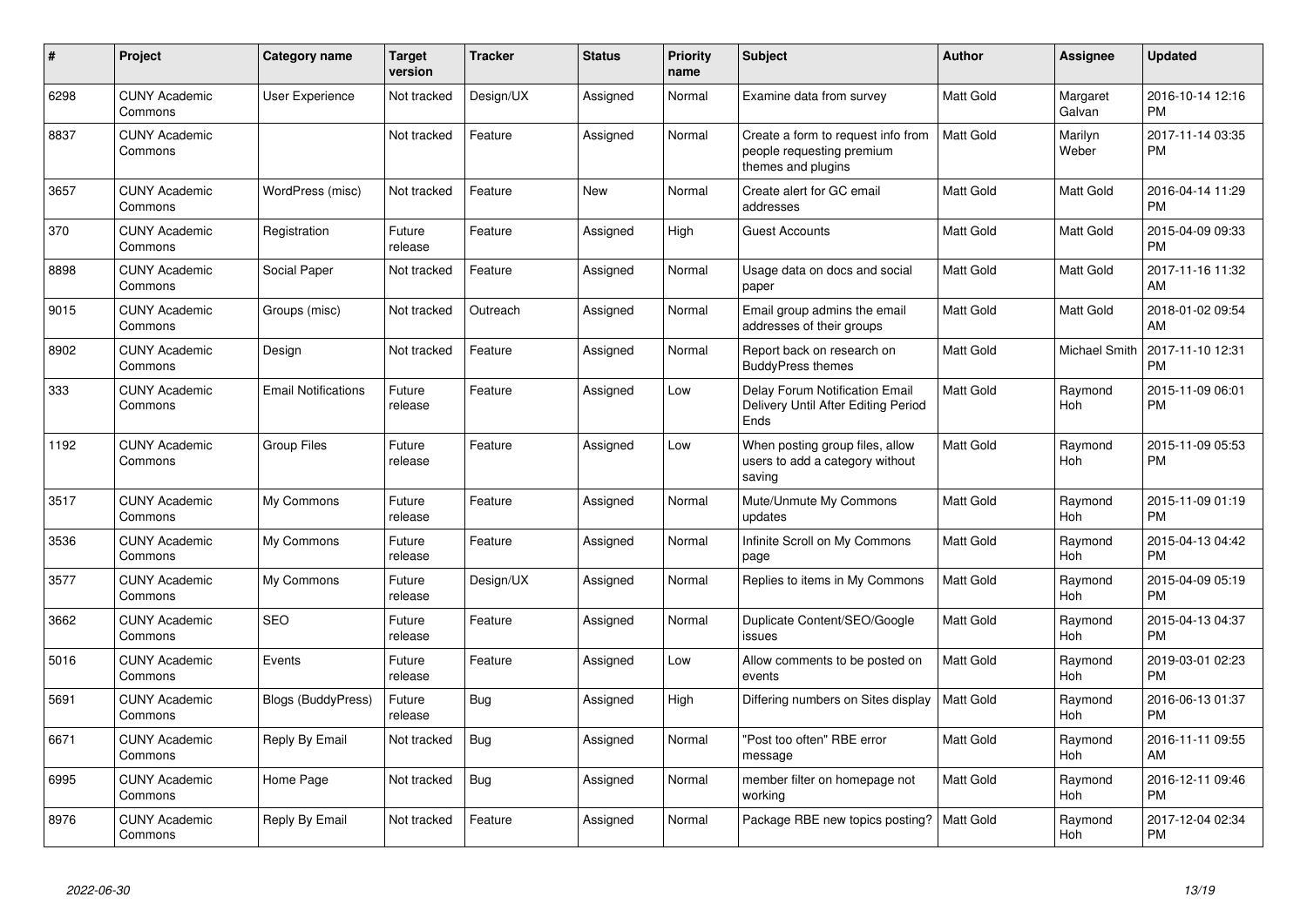| #     | Project                         | <b>Category name</b>     | Target<br>version | <b>Tracker</b> | <b>Status</b>        | <b>Priority</b><br>name | <b>Subject</b>                                                                            | Author           | Assignee            | <b>Updated</b>                |
|-------|---------------------------------|--------------------------|-------------------|----------------|----------------------|-------------------------|-------------------------------------------------------------------------------------------|------------------|---------------------|-------------------------------|
| 10659 | <b>CUNY Academic</b><br>Commons | Group Forums             | Future<br>release | Feature        | Assigned             | Normal                  | Post to multiple groups via email                                                         | <b>Matt Gold</b> | Raymond<br>Hoh      | 2018-11-15 12:54<br>AM        |
| 8992  | <b>NYCDH Community</b><br>Site  |                          |                   | Bug            | Assigned             | Normal                  | Multiple RBE error reports                                                                | Matt Gold        | Raymond<br>Hoh      | 2017-12-11 05:43<br><b>PM</b> |
| 3369  | <b>CUNY Academic</b><br>Commons | Reply By Email           | Not tracked       | Outreach       | Hold                 | Normal                  | Release reply by email to WP<br>plugin directory                                          | <b>Matt Gold</b> | Raymond<br>Hoh      | 2016-03-01 12:46<br><b>PM</b> |
| 8991  | <b>CUNY Academic</b><br>Commons | Reply By Email           | Not tracked       | <b>Bug</b>     | Hold                 | Normal                  | RBE duplicate email message<br>issue                                                      | <b>Matt Gold</b> | Raymond<br>Hoh      | 2018-02-18 08:53<br><b>PM</b> |
| 7115  | <b>CUNY Academic</b><br>Commons | Groups (misc)            | Future<br>release | Feature        | Reporter<br>Feedback | Normal                  | make licensing info clear during<br>group creation                                        | <b>Matt Gold</b> | Raymond<br>Hoh      | 2020-12-08 11:32<br>AM        |
| 497   | <b>CUNY Academic</b><br>Commons | <b>WordPress Plugins</b> | Future<br>release | Feature        | Assigned             | Normal                  | Drag and Drop Ordering on<br><b>Gallery Post Plugin</b>                                   | <b>Matt Gold</b> | Ron Rennick         | 2015-11-09 06:18<br><b>PM</b> |
| 310   | <b>CUNY Academic</b><br>Commons | BuddyPress (misc)        | Future<br>release | Feature        | Assigned             | Low                     | <b>Friend Request Email</b>                                                               | <b>Matt Gold</b> | Samantha<br>Raddatz | 2015-11-09 05:08<br><b>PM</b> |
| 653   | <b>CUNY Academic</b><br>Commons | Group Blogs              | Future<br>release | Feature        | Assigned             | Normal                  | Redesign Integration of Groups<br>and Blogs                                               | <b>Matt Gold</b> | Samantha<br>Raddatz | 2015-11-09 05:40<br><b>PM</b> |
| 1105  | <b>CUNY Academic</b><br>Commons | WordPress (misc)         | Future<br>release | Feature        | Assigned             | Normal                  | Rephrase Blog Privacy Options                                                             | Matt Gold        | Samantha<br>Raddatz | 2015-11-09 06:19<br><b>PM</b> |
| 4027  | <b>CUNY Academic</b><br>Commons | Commons In A Box         | Not tracked       | Design/UX      | Assigned             | Normal                  | Usability review of CBOX update<br>procedures                                             | <b>Matt Gold</b> | Samantha<br>Raddatz | 2015-05-11 06:36<br><b>PM</b> |
| 4235  | <b>CUNY Academic</b><br>Commons |                          | Not tracked       | Design/UX      | Assigned             | Normal                  | Explore user experience around<br>comments on forum topics vs docs                        | <b>Matt Gold</b> | Samantha<br>Raddatz | 2015-07-21 10:23<br>AM        |
| 4404  | <b>CUNY Academic</b><br>Commons | <b>Public Portfolio</b>  | Future<br>release | Design/UX      | Assigned             | Normal                  | Change color of permissions info<br>on portfolio editing interface                        | Matt Gold        | Samantha<br>Raddatz | 2015-08-11 05:28<br><b>PM</b> |
| 4661  | <b>CUNY Academic</b><br>Commons | User Experience          | Future<br>release | Bug            | Assigned             | Normal                  | Simplify Events text                                                                      | <b>Matt Gold</b> | Samantha<br>Raddatz | 2015-10-02 09:06<br><b>PM</b> |
| 4986  | <b>CUNY Academic</b><br>Commons | ZenDesk                  | Not tracked       | Support        | Assigned             | Normal                  | Prepare documentation for<br>Zendesk re web widget                                        | <b>Matt Gold</b> | Samantha<br>Raddatz | 2016-02-25 03:09<br><b>PM</b> |
| 1456  | <b>CUNY Academic</b><br>Commons | Group Invitations        | Future<br>release | Feature        | Reporter<br>Feedback | Low                     | Invite to Group Button from Profile<br>Field                                              | <b>Matt Gold</b> | Samantha<br>Raddatz | 2015-11-09 05:59<br><b>PM</b> |
| 636   | <b>CUNY Academic</b><br>Commons | WordPress (misc)         | Not tracked       | Support        | Assigned             | Normal                  | Create Lynda.com-like Table of<br>Contents for Prospective Tutorial<br><b>Screencasts</b> | <b>Matt Gold</b> | scott voth          | 2016-02-23 03:12<br><b>PM</b> |
| 3524  | <b>CUNY Academic</b><br>Commons | Documentation            | Not tracked       | Documentation  | Assigned             | Normal                  | Post describing all you can do<br>when starting up a new blog/group                       | <b>Matt Gold</b> | scott voth          | 2014-10-04 12:56<br><b>PM</b> |
| 6115  | <b>CUNY Academic</b><br>Commons | Publicity                | Not tracked       | Feature        | Assigned             | Normal                  | create digital signage for GC                                                             | <b>Matt Gold</b> | scott voth          | 2016-10-11 10:09<br><b>PM</b> |
| 4070  | <b>CUNY Academic</b><br>Commons | Analytics                | Not tracked       | Support        | Assigned             | Normal                  | Request for JITP site analytics                                                           | <b>Matt Gold</b> | Seth Persons        | 2016-02-23 03:09<br><b>PM</b> |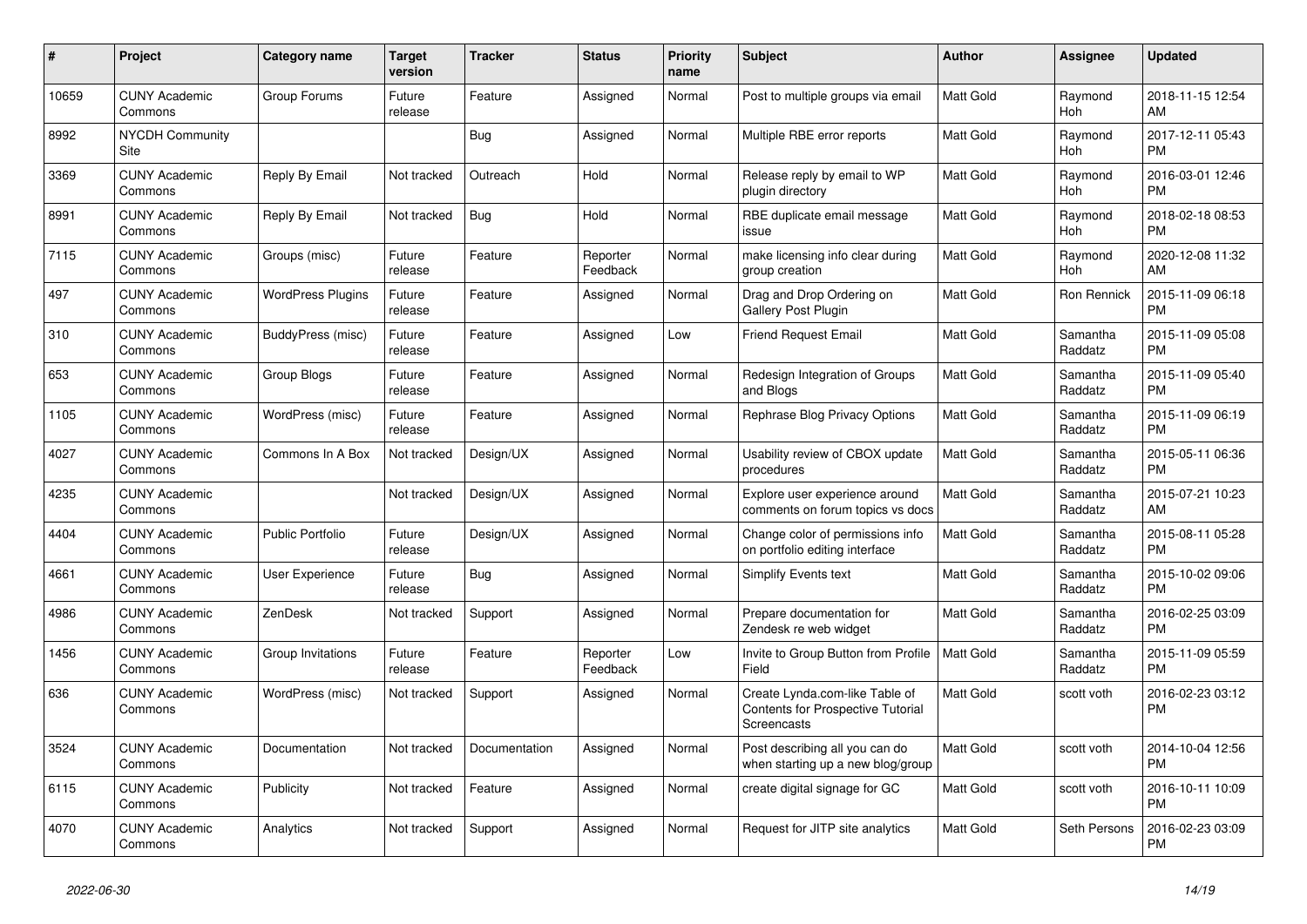| #     | Project                         | <b>Category name</b>    | <b>Target</b><br>version | <b>Tracker</b> | <b>Status</b>        | <b>Priority</b><br>name | <b>Subject</b>                                                                                                                               | Author            | <b>Assignee</b>     | <b>Updated</b>                |
|-------|---------------------------------|-------------------------|--------------------------|----------------|----------------------|-------------------------|----------------------------------------------------------------------------------------------------------------------------------------------|-------------------|---------------------|-------------------------------|
| 5316  | <b>CUNY Academic</b><br>Commons | User Experience         | Future<br>release        | Feature        | Assigned             | Normal                  | Prompt user email address<br>updates                                                                                                         | <b>Matt Gold</b>  | Stephen Real        | 2016-12-21 03:30<br><b>PM</b> |
| 3090  | <b>CUNY Academic</b><br>Commons | Twitter page            | Future<br>release        | Feature        | Assigned             | Normal                  | Prevent Retweets from showing<br>up on Commons twitter page                                                                                  | <b>Matt Gold</b>  | <b>Tahir Butt</b>   | 2016-10-24 11:31<br>AM        |
| 6426  | <b>CUNY Academic</b><br>Commons | Spam/Spam<br>Prevention | Future<br>release        | Feature        | Assigned             | Normal                  | Force captcha on all comments?                                                                                                               | <b>Matt Gold</b>  | Tahir Butt          | 2016-10-24 02:06<br><b>PM</b> |
| 5581  | <b>CUNY Academic</b><br>Commons | Analytics               | Future<br>release        | Feature        | Assigned             | Normal                  | Explore alternatives to Google<br>Analytics                                                                                                  | <b>Matt Gold</b>  | Valerie<br>Townsend | 2020-04-17 03:12<br><b>PM</b> |
| 481   | <b>CUNY Academic</b><br>Commons | Groups (misc)           | Future<br>release        | Feature        | Assigned             | Normal                  | ability to archive inactive groups<br>and blogs                                                                                              | Michael Mandiberg | Samantha<br>Raddatz | 2015-11-09 05:56<br><b>PM</b> |
| 9908  | <b>CUNY Academic</b><br>Commons |                         | Not tracked              | Feature        | New                  | Normal                  | Is it possible to send email<br>updates to users (or an email<br>address not on the list) for only a<br>single page AFTER being<br>prompted? | Michael Shields   | scott voth          | 2018-06-11 01:34<br><b>PM</b> |
| 2167  | <b>CUNY Academic</b><br>Commons | WordPress (misc)        | Future<br>release        | Bug            | Assigned             | Normal                  | CAC-Livestream Plugin Issues                                                                                                                 | Michael Smith     | Dominic<br>Giglio   | 2015-01-02 03:06<br><b>PM</b> |
| 3458  | <b>CUNY Academic</b><br>Commons | Groups (misc)           | Future<br>release        | Feature        | Assigned             | Normal                  | Filter Members of Group by<br>Campus                                                                                                         | Michael Smith     | Samantha<br>Raddatz | 2014-09-26 08:32<br><b>PM</b> |
| 2753  | <b>CUNY Academic</b><br>Commons | <b>Public Portfolio</b> | Future<br>release        | Feature        | New                  | Normal                  | Create actual actual tagification in<br>academic interests and other<br>fields                                                               | Micki Kaufman     | Boone<br>Gorges     | 2015-01-05 08:52<br><b>PM</b> |
| 2754  | <b>CUNY Academic</b><br>Commons | Design                  | Future<br>release        | Feature        | Assigned             | Normal                  | Determine strategy for CAC logo<br>handling in top header                                                                                    | Micki Kaufman     | Chris Stein         | 2015-01-05 08:53<br><b>PM</b> |
| 3509  | <b>CUNY Academic</b><br>Commons | Publicity               | 1.7                      | Publicity      | <b>New</b>           | Normal                  | Create 1.7 digital signage imagery                                                                                                           | Micki Kaufman     | Marilyn<br>Weber    | 2014-10-01 12:40<br><b>PM</b> |
| 3506  | <b>CUNY Academic</b><br>Commons | Publicity               | 1.7                      | Publicity      | <b>New</b>           | Normal                  | Prepare 1.7 email messaging                                                                                                                  | Micki Kaufman     | Micki<br>Kaufman    | 2014-10-01 12:36<br><b>PM</b> |
| 3510  | <b>CUNY Academic</b><br>Commons | Publicity               | 1.7                      | Publicity      | Assigned             | Normal                  | Post on the News Blog re: 'My<br>Commons'                                                                                                    | Micki Kaufman     | Sarah<br>Morgano    | 2014-10-15 11:18<br>AM        |
| 3511  | <b>CUNY Academic</b><br>Commons | Publicity               | 1.7                      | Publicity      | Assigned             | Normal                  | Social media for 1.7                                                                                                                         | Micki Kaufman     | Sarah<br>Morgano    | 2014-10-14 03:32<br><b>PM</b> |
| 3475  | <b>CUNY Academic</b><br>Commons | Events                  | Future<br>release        | Feature        | Assigned             | Normal                  | Request to add plugin to<br>streamline room<br>booking/appointment booking                                                                   | Naomi Barrettara  | Boone<br>Gorges     | 2014-12-01 05:14<br><b>PM</b> |
| 9346  | <b>CUNY Academic</b><br>Commons | WordPress (misc)        | Not tracked              | Bug            | <b>New</b>           | Normal                  | Clone cetls.bmcc.cuny.edu for<br>development                                                                                                 | Owen Roberts      | Raymond<br>Hoh      | 2018-03-06 05:35<br><b>PM</b> |
| 6665  | <b>CUNY Academic</b><br>Commons |                         | Not tracked              | Publicity      | New                  | Normal                  | Dead Link in 1.10 announcement<br>post                                                                                                       | Paige Dupont      | Stephen Real        | 2016-12-01 03:11<br><b>PM</b> |
| 11449 | <b>CUNY Academic</b><br>Commons | WordPress - Media       | Not tracked              | Support        | Reporter<br>Feedback | Normal                  | Cloning Media Library for JITP<br>from Staging to Production Site                                                                            | Patrick DeDauw    | Boone<br>Gorges     | 2019-05-13 12:00<br>PM        |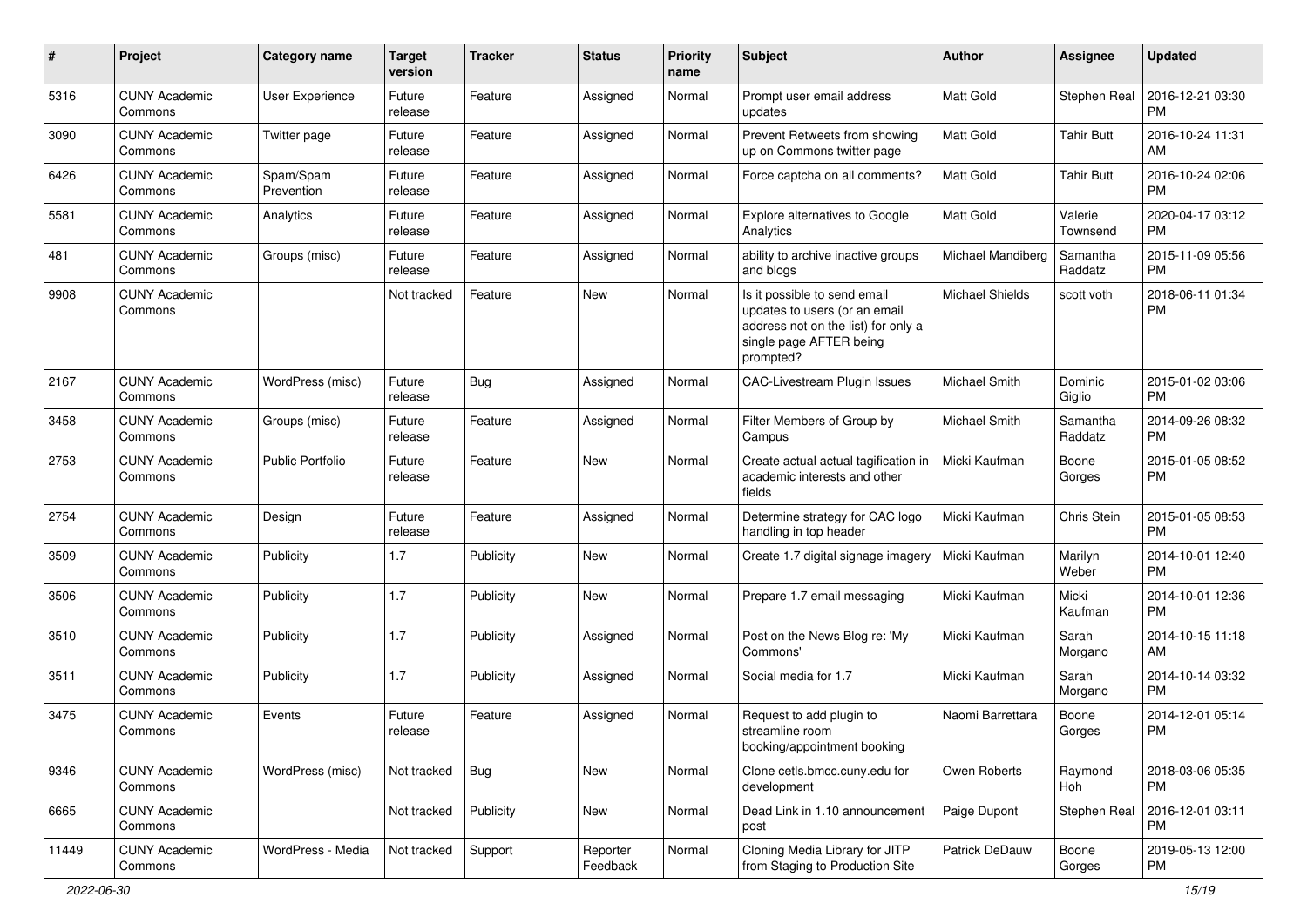| #     | Project                         | Category name            | <b>Target</b><br>version | <b>Tracker</b> | <b>Status</b>        | <b>Priority</b><br>name | <b>Subject</b>                                                                                  | <b>Author</b>           | Assignee            | <b>Updated</b>                |
|-------|---------------------------------|--------------------------|--------------------------|----------------|----------------------|-------------------------|-------------------------------------------------------------------------------------------------|-------------------------|---------------------|-------------------------------|
| 14483 | <b>CUNY Academic</b><br>Commons | WordPress - Media        | Not tracked              | Bug            | Reporter<br>Feedback | Normal                  | Wordpress PDF Embed Stopped<br>Working after JITP Media Clone                                   | Patrick DeDauw          | Boone<br>Gorges     | 2021-05-20 01:51<br><b>PM</b> |
| 8675  | <b>CUNY Academic</b><br>Commons | User Onboarding          | Future<br>release        | Bug            | Reporter<br>Feedback | Low                     | Add new User search screen calls<br>for the input of email address but<br>doesn't work with one | Paul Hebert             | Boone<br>Gorges     | 2017-10-11 11:17<br>AM        |
| 14792 | <b>CUNY Academic</b><br>Commons |                          |                          | Bug            | <b>New</b>           | Normal                  | Inconsistent email notifications<br>from gravity forms                                          | Raffi<br>Khatchadourian |                     | 2021-10-04 01:50<br><b>PM</b> |
| 16294 | <b>CUNY Academic</b><br>Commons |                          |                          | <b>Bug</b>     | <b>New</b>           | Urgent                  | CAC is down                                                                                     | Raffi<br>Khatchadourian |                     | 2022-06-27 02:00<br><b>PM</b> |
| 16314 | <b>CUNY Academic</b><br>Commons | <b>WordPress Plugins</b> |                          | Feature        | <b>New</b>           | Normal                  | Install Multicollab plug-in?                                                                    | Raffi<br>Khatchadourian |                     | 2022-06-29 03:44<br><b>PM</b> |
| 11077 | <b>CUNY Academic</b><br>Commons | Events                   | Not tracked              | Feature        | Reporter<br>Feedback | Normal                  | Show event category description<br>in event list view                                           | Raffi<br>Khatchadourian |                     | 2019-02-12 10:38<br><b>PM</b> |
| 16290 | <b>CUNY Academic</b><br>Commons |                          |                          | Feature        | Reporter<br>Feedback | Normal                  | Add Table Of Contents Block<br>plug-in                                                          | Raffi<br>Khatchadourian |                     | 2022-06-24 10:26<br>AM        |
| 5182  | <b>CUNY Academic</b><br>Commons | Social Paper             | Future<br>release        | Design/UX      | <b>New</b>           | Normal                  | "Publishing" a private paper on<br>social paper?                                                | Raffi<br>Khatchadourian | Boone<br>Gorges     | 2016-10-13 04:12<br><b>PM</b> |
| 15242 | <b>CUNY Academic</b><br>Commons | Performance              | Not tracked              | Bug            | Reporter<br>Feedback | Normal                  | Slugist site                                                                                    | Raffi<br>Khatchadourian | Boone<br>Gorges     | 2022-02-07 11:14<br>AM        |
| 9420  | <b>CUNY Academic</b><br>Commons | cuny.is                  | Not tracked              | Feature        | <b>New</b>           | Normal                  | Request for http://cuny.is/streams                                                              | Raffi<br>Khatchadourian | Marilyn<br>Weber    | 2018-04-02 10:08<br>AM        |
| 8498  | <b>CUNY Academic</b><br>Commons | <b>WordPress Plugins</b> | Future<br>release        | Feature        | <b>New</b>           | Low                     | <b>Gravity Forms Email Users</b>                                                                | Raffi<br>Khatchadourian | Matt Gold           | 2017-10-13 12:58<br><b>PM</b> |
| 15516 | <b>CUNY Academic</b><br>Commons | <b>WordPress Plugins</b> |                          | Bug            | Reporter<br>Feedback | Normal                  | Can't publish or save draft of post<br>on wordpress.com                                         | Raffi<br>Khatchadourian | Raymond<br>Hoh      | 2022-03-02 05:52<br><b>PM</b> |
| 5183  | <b>CUNY Academic</b><br>Commons | Social Paper             | Future<br>release        | Design/UX      | <b>New</b>           | Normal                  | Creating a new paper when<br>viewing an existing paper                                          | Raffi<br>Khatchadourian | Samantha<br>Raddatz | 2016-02-02 12:09<br><b>PM</b> |
| 16255 | <b>CUNY Academic</b><br>Commons | WordPress (misc)         |                          | Bug            | <b>New</b>           | Normal                  | Need to define 'MULTISITE'<br>constant in wp-config.php                                         | Raymond Hoh             |                     | 2022-06-19 09:31<br>AM        |
| 14908 | <b>CUNY Academic</b><br>Commons | Performance              |                          | <b>Bug</b>     | <b>New</b>           | Normal                  | Stale object cache on cdev                                                                      | Raymond Hoh             | Boone<br>Gorges     | 2021-12-07 09:45<br>AM        |
| 3691  | <b>CUNY Academic</b><br>Commons | <b>WordPress Plugins</b> | Future<br>release        | Bug            | <b>New</b>           | Normal                  | <b>WPMU Domain Mapping</b><br>Debugging on cdev                                                 | Raymond Hoh             | Matt Gold           | 2014-12-12 09:04<br>AM        |
| 11243 | <b>CUNY Academic</b><br>Commons | <b>BuddyPress (misc)</b> | Future<br>release        | Bug            | <b>New</b>           | Normal                  | Audit bp-custom.php                                                                             | Raymond Hoh             | Raymond<br>Hoh      | 2022-04-26 11:59<br>AM        |
| 14496 | <b>CUNY Academic</b><br>Commons | Domain Mapping           | Future<br>release        | <b>Bug</b>     | <b>New</b>           | Normal                  | Mapped domain SSO uses<br>third-party cookies                                                   | Raymond Hoh             | Raymond<br>Hoh      | 2021-05-24 04:03<br><b>PM</b> |
| 16177 | <b>CUNY Academic</b><br>Commons | Reply By Email           |                          | Bug            | <b>New</b>           | Normal                  | Switch to Inbound mode for RBE                                                                  | Raymond Hoh             | Raymond<br>Hoh      | 2022-05-30 04:32<br><b>PM</b> |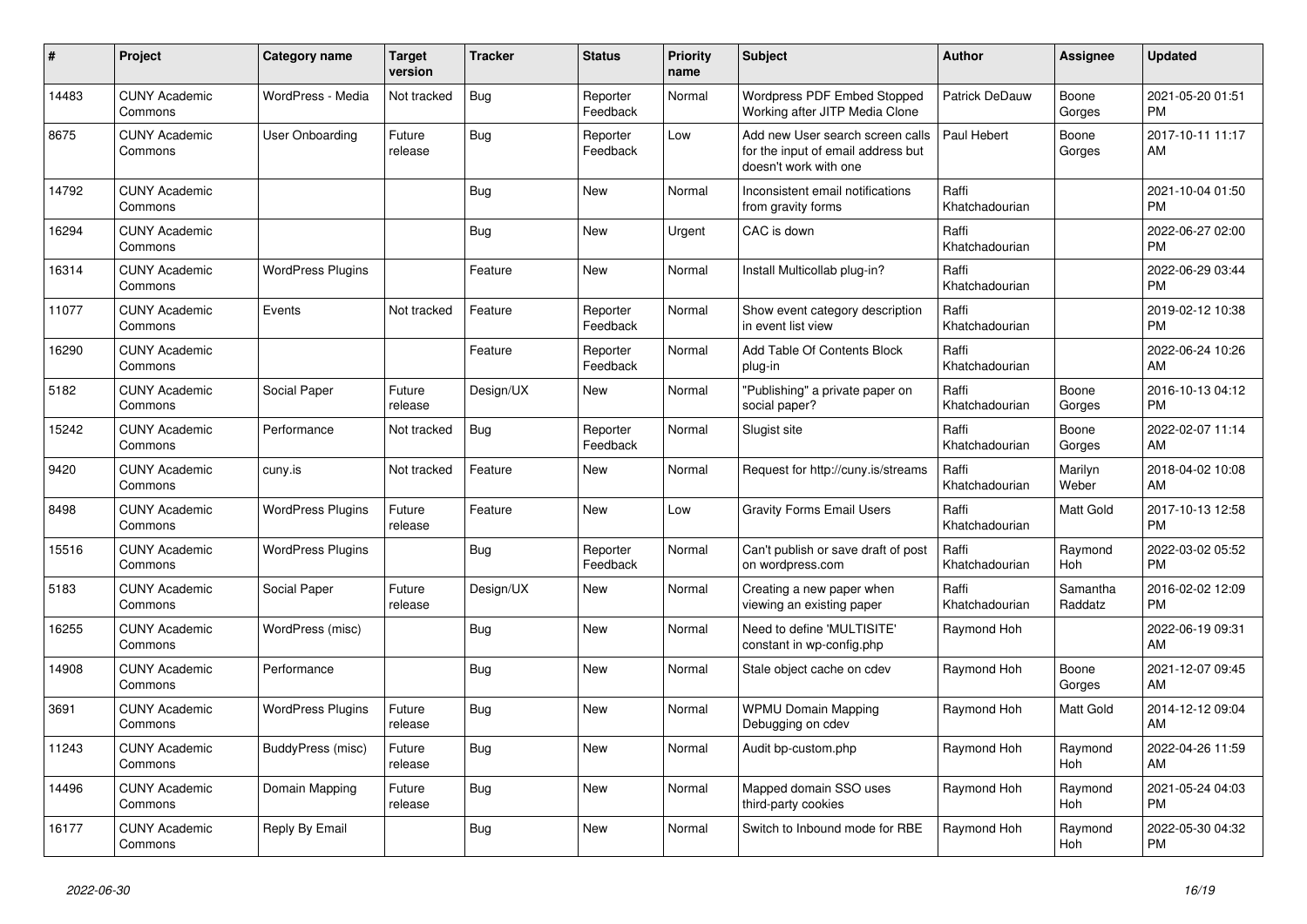| $\#$  | Project                         | <b>Category name</b>     | <b>Target</b><br>version | <b>Tracker</b> | <b>Status</b>        | Priority<br>name | <b>Subject</b>                                                           | <b>Author</b>    | <b>Assignee</b>     | <b>Updated</b>                |
|-------|---------------------------------|--------------------------|--------------------------|----------------|----------------------|------------------|--------------------------------------------------------------------------|------------------|---------------------|-------------------------------|
| 16319 | <b>CUNY Academic</b><br>Commons | <b>WordPress Plugins</b> | 2.0.3                    | Bug            | <b>New</b>           | Normal           | Request for Events Calendar Pro<br>5.14.2 update                         | Raymond Hoh      | Raymond<br>Hoh      | 2022-06-29 03:24<br><b>PM</b> |
| 3939  | <b>CUNY Academic</b><br>Commons | <b>WordPress Plugins</b> | Future<br>release        | Bug            | Hold                 | Normal           | Activity stream support for<br>Co-Authors Plus plugin                    | Raymond Hoh      | Raymond<br>Hoh      | 2015-11-09 06:13<br><b>PM</b> |
| 14983 | <b>CUNY Academic</b><br>Commons | WordPress (misc)         | Not tracked              | Support        | Reporter<br>Feedback | Normal           | "Read More" tag not working                                              | Rebecca Krisel   | Raymond<br>Hoh      | 2021-11-23 01:17<br><b>PM</b> |
| 58    | <b>CUNY Academic</b><br>Commons | BuddyPress (misc)        | Future<br>release        | Feature        | Assigned             | Low              | Make member search sortable by<br>last name                              | Roberta Brody    | Boone<br>Gorges     | 2010-08-26 02:38<br><b>PM</b> |
| 4592  | <b>CUNY Academic</b><br>Commons | Events                   | Future<br>release        | Design/UX      | <b>New</b>           | Normal           | Event Creation - Venue Dropdown<br>Slow                                  | Samantha Raddatz | Boone<br>Gorges     | 2015-09-14 04:56<br><b>PM</b> |
| 4225  | <b>CUNY Academic</b><br>Commons | DiRT Integration         | Future<br>release        | Design/UX      | <b>New</b>           | Normal           | Add information to DIRT page (in<br>Create a Group)                      | Samantha Raddatz | Matt Gold           | 2015-06-26 03:14<br><b>PM</b> |
| 4226  | <b>CUNY Academic</b><br>Commons | <b>BuddyPress Docs</b>   | Future<br>release        | Design/UX      | <b>New</b>           | Normal           | Add option to connect a Doc with<br>a Group                              | Samantha Raddatz | Samantha<br>Raddatz | 2015-09-09 04:08<br><b>PM</b> |
| 4253  | <b>CUNY Academic</b><br>Commons | <b>Public Portfolio</b>  | Future<br>release        | Design/UX      | <b>New</b>           | Normal           | Encourage users to add portfolio<br>content                              | Samantha Raddatz | Samantha<br>Raddatz | 2015-07-07 11:32<br>AM        |
| 4622  | <b>CUNY Academic</b><br>Commons | <b>Public Portfolio</b>  | Future<br>release        | Design/UX      | New                  | Normal           | <b>Profile Visibility Settings</b>                                       | Samantha Raddatz | Samantha<br>Raddatz | 2015-09-21 12:18<br><b>PM</b> |
| 5298  | <b>CUNY Academic</b><br>Commons |                          | Not tracked              | Publicity      | <b>New</b>           | Normal           | Survey Pop-Up Text                                                       | Samantha Raddatz | Samantha<br>Raddatz | 2016-03-22 12:27<br><b>PM</b> |
| 4221  | <b>CUNY Academic</b><br>Commons | Group Forums             | Future<br>release        | Design/UX      | Assigned             | Normal           | Add 'Number of Posts' display<br>option to Forum page                    | Samantha Raddatz | Samantha<br>Raddatz | 2015-06-26 02:21<br><b>PM</b> |
| 4222  | <b>CUNY Academic</b><br>Commons | <b>User Experience</b>   | Future<br>release        | Design/UX      | New                  | Normal           | Add information to 'Delete<br>Account' page                              | Samantha Raddatz | scott voth          | 2015-06-26 11:35<br>AM        |
| 585   | <b>CUNY Academic</b><br>Commons | Group Forums             | Future<br>release        | Feature        | Assigned             | Normal           | Merge Forum Topics                                                       | Sarah Morgano    | Boone<br>Gorges     | 2011-07-06 04:11<br><b>PM</b> |
| 1888  | <b>CUNY Academic</b><br>Commons | Home Page                | Future<br>release        | Feature        | Assigned             | Normal           | Refactor BP MPO Activity Filter to<br>support proper pagination          | Sarah Morgano    | Boone<br>Gorges     | 2014-05-01 07:11<br><b>PM</b> |
| 5826  | <b>CUNY Academic</b><br>Commons | <b>WordPress Plugins</b> | Future<br>release        | Support        | Reporter<br>Feedback | Normal           | <b>Remove Subscription Options</b><br>plugin from directory              | Sarah Morgano    | Sarah<br>Morgano    | 2016-10-21 04:14<br><b>PM</b> |
| 11860 | <b>CUNY Academic</b><br>Commons | Registration             | Future<br>release        | Feature        | New                  | Normal           | <b>Ensure Students Are Aware They</b><br>Can Use Aliases At Registration | scott voth       |                     | 2019-09-24 08:46<br>AM        |
| 12573 | <b>CUNY Academic</b><br>Commons | <b>WordPress Plugins</b> | Future<br>release        | Bug            | New                  | Normal           | <b>CommentPress Core Issues</b>                                          | scott voth       |                     | 2020-03-24 04:32<br><b>PM</b> |
| 10982 | <b>CUNY Academic</b><br>Commons | Domain Mapping           | Not tracked              | Support        | Reporter<br>Feedback | Normal           | <b>CNAME</b> question                                                    | scott voth       |                     | 2019-01-22 04:29<br><b>PM</b> |
| 11788 | <b>CUNY Academic</b><br>Commons | <b>WordPress Plugins</b> | Future<br>release        | Support        | Reporter<br>Feedback | Normal           | Plugin Request - Browse Aloud                                            | scott voth       |                     | 2019-09-24 08:42<br>AM        |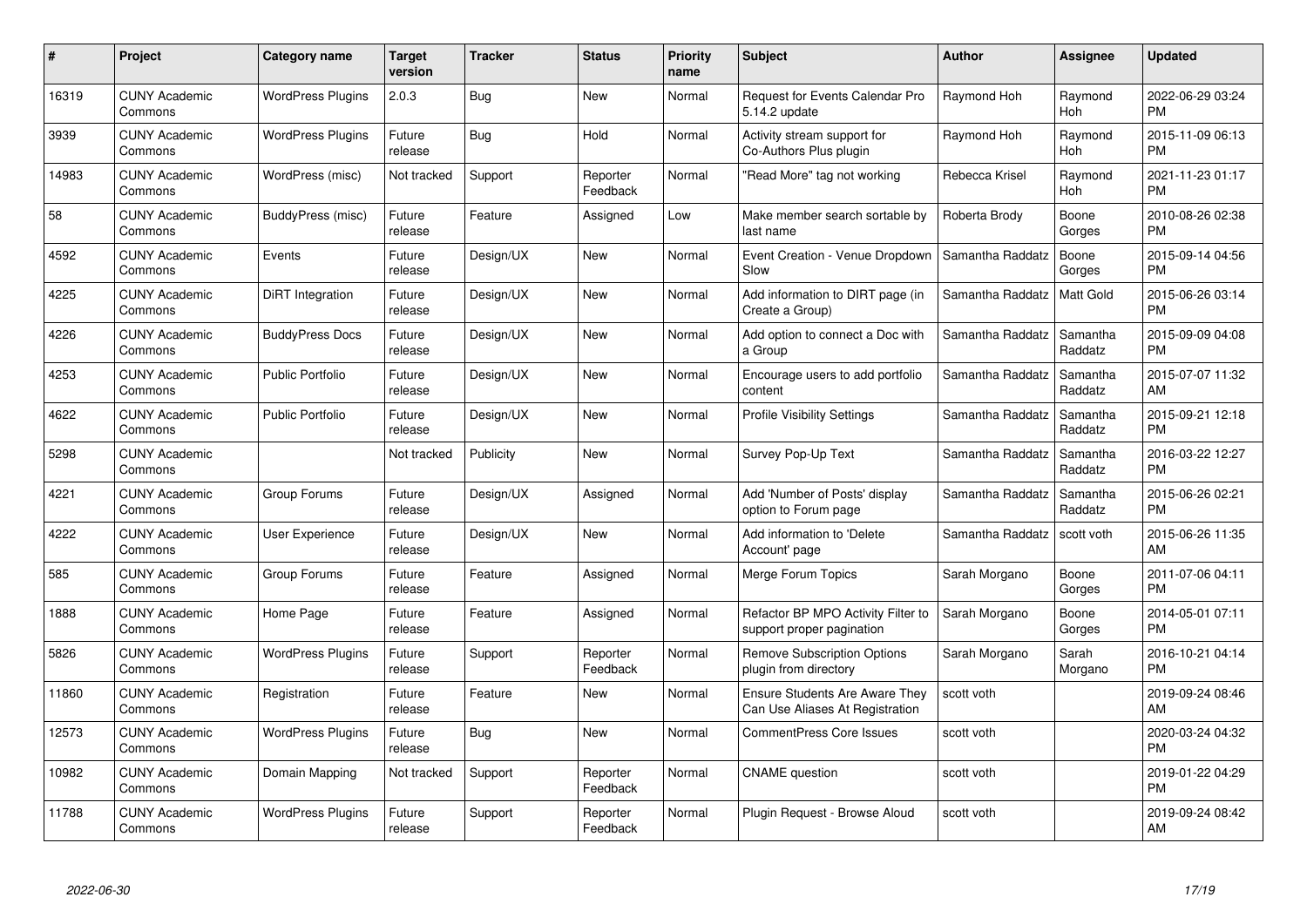| #     | Project                         | <b>Category name</b>     | <b>Target</b><br>version | <b>Tracker</b> | <b>Status</b>        | <b>Priority</b><br>name | Subject                                                                              | Author     | Assignee           | <b>Updated</b>                |
|-------|---------------------------------|--------------------------|--------------------------|----------------|----------------------|-------------------------|--------------------------------------------------------------------------------------|------------|--------------------|-------------------------------|
| 10226 | <b>CUNY Academic</b><br>Commons | Courses                  | Future<br>release        | Feature        | New                  | Normal                  | Add "My Courses" to drop down<br>list                                                | scott voth | Boone<br>Gorges    | 2021-11-19 12:42<br>PM        |
| 11496 | <b>CUNY Academic</b><br>Commons | <b>Public Portfolio</b>  | 1.15.2                   | Support        | New                  | Normal                  | Replace Twitter Icon on Member<br>Portfolio page                                     | scott voth | Boone<br>Gorges    | 2019-06-06 01:03<br><b>PM</b> |
| 11531 | <b>CUNY Academic</b><br>Commons | Events                   | Future<br>release        | Feature        | New                  | Normal                  | Main Events calendar should<br>include non-public events that<br>user has access to  | scott voth | Boone<br>Gorges    | 2019-06-11 10:00<br>AM        |
| 15767 | <b>CUNY Academic</b><br>Commons | WordPress (misc)         |                          | Support        | New                  | Normal                  | Site loading slowly                                                                  | scott voth | Boone<br>Gorges    | 2022-04-04 08:56<br><b>PM</b> |
| 519   | <b>CUNY Academic</b><br>Commons | <b>BuddyPress Docs</b>   | Future<br>release        | Feature        | Assigned             | Low                     | TOC for individual docs - for new<br>BP "wiki-like" plugin                           | scott voth | Boone<br>Gorges    | 2015-11-09 05:54<br><b>PM</b> |
| 14113 | <b>CUNY Academic</b><br>Commons | WordPress (misc)         | Future<br>release        | Bug            | Hold                 | Normal                  | Block Editor Not Working on this<br>page - Json error                                | scott voth | Boone<br>Gorges    | 2021-03-05 11:01<br>AM        |
| 9515  | <b>CUNY Academic</b><br>Commons | <b>WordPress Plugins</b> | Not tracked              | <b>Bug</b>     | Reporter<br>Feedback | Normal                  | Text to Speech plugin - "More<br>Slowly" checkbox not working                        | scott voth | Boone<br>Gorges    | 2018-06-13 02:26<br><b>PM</b> |
| 11386 | <b>CUNY Academic</b><br>Commons | WordPress - Media        | Not tracked              | Support        | Reporter<br>Feedback | Normal                  | disappearing images                                                                  | scott voth | Boone<br>Gorges    | 2019-05-14 10:32<br>AM        |
| 10354 | <b>CUNY Academic</b><br>Commons | Public Portfolio         | Future<br>release        | Feature        | New                  | Normal                  | Opt out of Having a Profile Page                                                     | scott voth | Chris Stein        | 2020-05-12 10:43<br>AM        |
| 5827  | <b>CUNY Academic</b><br>Commons | <b>Public Portfolio</b>  | Future<br>release        | Bug            | Assigned             | Normal                  | Academic Interests square bracket   scott voth<br>links not working                  |            | Chris Stein        | 2016-08-11 11:59<br><b>PM</b> |
| 4438  | <b>CUNY Academic</b><br>Commons | Events                   | Future<br>release        | Bug            | Assigned             | Normal                  | Events Calendar - Export<br><b>Recurring Events</b>                                  | scott voth | Daniel Jones       | 2016-05-23 04:25<br><b>PM</b> |
| 12392 | <b>CUNY Academic</b><br>Commons | Help/Codex               | Not tracked              | Documentation  | New                  | Normal                  | Updates to Common Commons<br>Questions on Help Page                                  | scott voth | Margaret<br>Galvan | 2020-02-11 10:53<br>AM        |
| 10839 | <b>CUNY Academic</b><br>Commons | About page               | Not tracked              | Support        | New                  | Normal                  | <b>Mission Statement Needs</b><br>Revision                                           | scott voth | Matt Gold          | 2018-12-26 10:58<br>AM        |
| 11493 | <b>CUNY Academic</b><br>Commons | Domain Mapping           | Not tracked              | Support        | Reporter<br>Feedback | Normal                  | Domain Mapping Request - Talia<br>Schaffer                                           | scott voth | Matt Gold          | 2019-08-06 08:39<br>AM        |
| 11393 | <b>CUNY Academic</b><br>Commons |                          | Not tracked              | Publicity      | New                  | Normal                  | After 1.15 release, ceate a hero<br>slide and post about adding a site<br>to a group | scott voth | Patrick<br>Sweeney | 2019-05-14 10:32<br>AM        |
| 4535  | <b>CUNY Academic</b><br>Commons | My Commons               | Future<br>release        | <b>Bug</b>     | New                  | Low                     | My Commons filter issue                                                              | scott voth | Raymond<br>Hoh     | 2015-09-01 11:17<br>AM        |
| 3492  | <b>CUNY Academic</b><br>Commons | <b>WordPress Themes</b>  | Future<br>release        | Support        | Assigned             | Normal                  | Add CBOX theme to the<br>Commons                                                     | scott voth | Raymond<br>Hoh     | 2014-10-08 05:55<br><b>PM</b> |
| 13946 | <b>CUNY Academic</b><br>Commons | <b>WordPress Plugins</b> | 2.1.0                    | Support        | Assigned             | Normal                  | Custom Embed handler For<br>OneDrive files                                           | scott voth | Raymond<br>Hoh     | 2022-05-26 10:46<br>AM        |
| 16245 | <b>CUNY Academic</b><br>Commons | WordPress (misc)         |                          | <b>Bug</b>     | Reporter<br>Feedback | Normal                  | Save Button missing on<br>WordPress Profile page                                     | scott voth | Raymond<br>Hoh     | 2022-06-16 03:09<br><b>PM</b> |